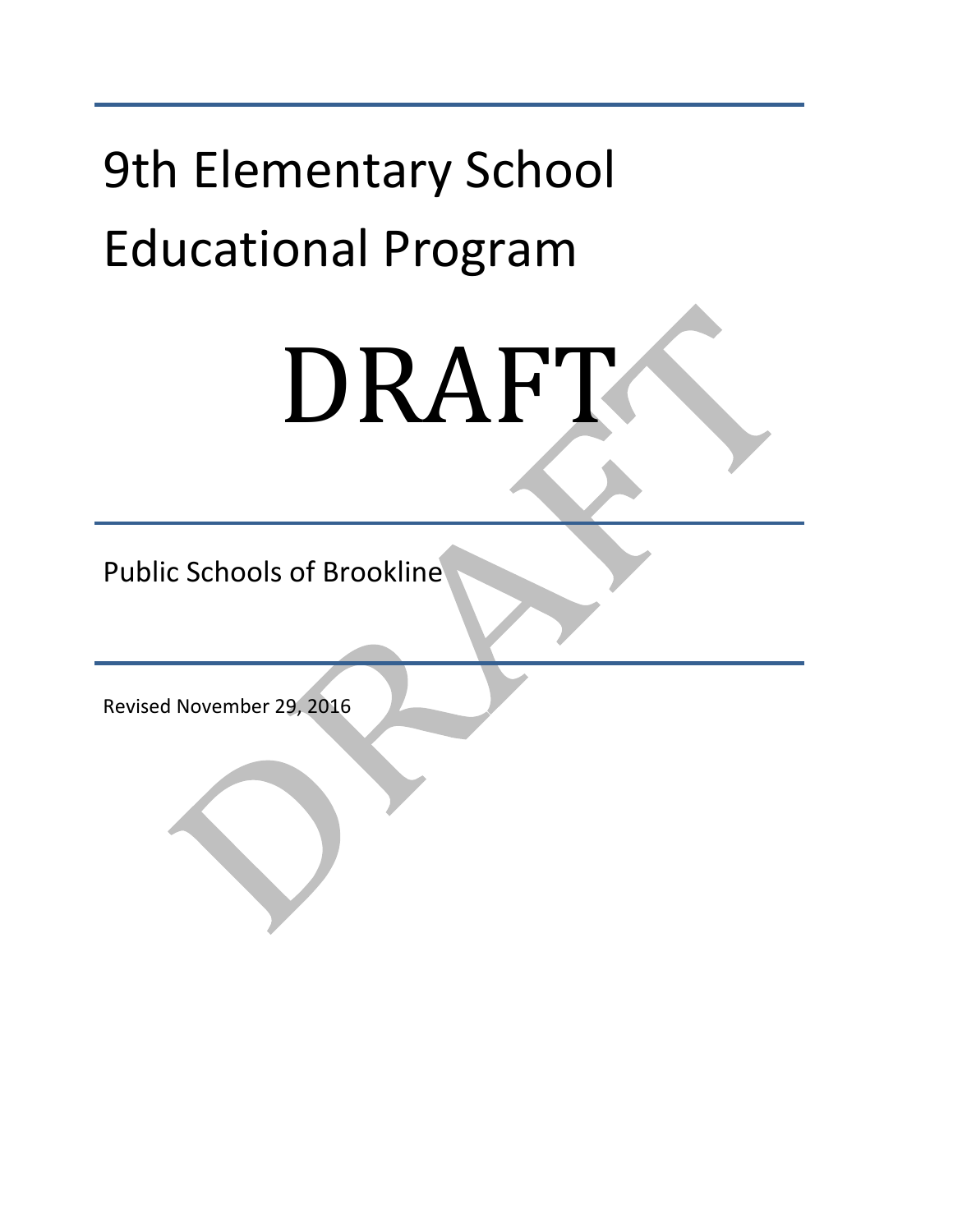#### **Table of Contents**

9th ELEMENTARY SCHOOL EDUCATIONAL PROGRAM STRATEGIC PLAN GOALS **GRADE AND SCHOOL CONFIGURATION POLICIES** CLASS SIZE GUIDELINES SCHOOL SCHEDULING METHOD TEACHING METHODOLOGY AND STRUCTURE Grouping Practices Tiered Instruction Educational Technology The School Building and School Setting as a Classroom English Language Arts/Literacy Mathematics Performing Arts Physical Education Science and Engineering Social Studies Visual Arts World Language English Language Learners (ELL) SPECIAL EDUCATION AND STUDENT SERVICES Learning Centers Specialized Programs **Student Services** Guidance and Therapy Suite **Health Services Suite** Functional Life Skills SCHOOL CULTURE AND SOCIAL EMOTIONAL OUTDOOR SPACE FOR PHYSICAL ACTIVITY PROFESSIONAL LEARNING AND TEACHER PLANNING ROOM ASSIGNMENT POLICIES LUNCH PROGRAMS TRANSPORTATION POLICIES FUNCTIONAL AND SPATIAL RELATIONSHIPS AND ADJACENCIES SECURITY AND VISUAL ACCESS REQUIREMENTS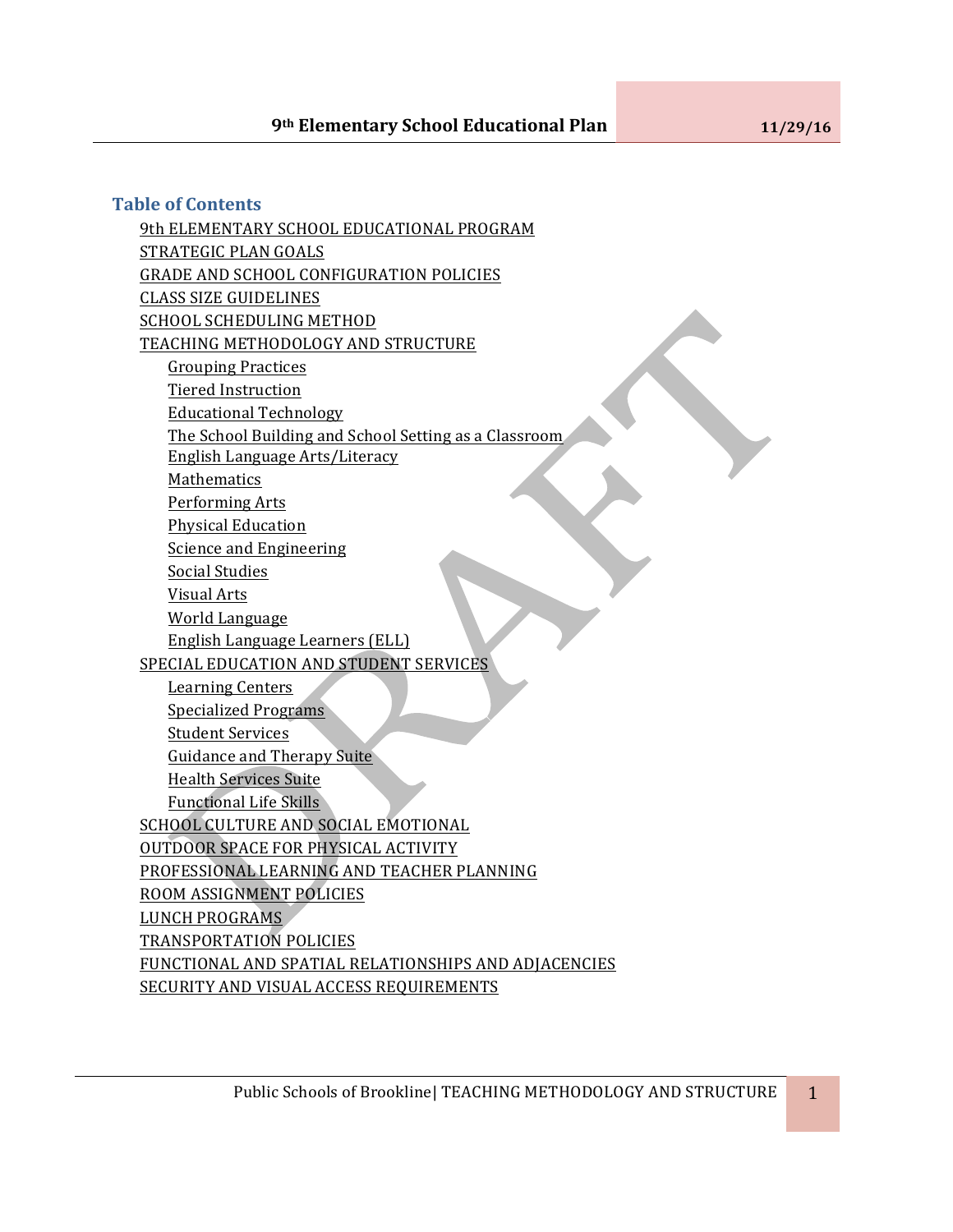# **9th ELEMENTARY SCHOOL EDUCATIONAL PROGRAM**

The Public Schools of Brookline (PSB) provides an education to preschool through twelfth grade students in eight elementary schools, one comprehensive high school, and early childhood programs in rental spaces across town. In addition to school-based programs, the Public Schools of Brookline offers continuing education courses, summer school, enrichment programs, and numerous athletic opportunities.

For more than two decades, the Public Schools of Brookline has been guided by four core values: high achievement for all, excellence in teaching, collaboration, and respect for human differences. More recently, a fifth core value was added  $-$  educational equity. The core values, along with a vision, mission, and set of aspirational goals, create the foundation for the work in our schools and across the district. Once finalized, the district-wide strategic plan will provide inspiration and direction, while holding us accountable to fulfilling our vision, which begins with:

*Brookline provides an extraordinary education for every child. Each child's unique path to achievement is* supported in academically exciting and programmatically rich environments.

These two sentences could be part of a school system's vision statement today or 50 years ago; however, the reality of what schools from these two eras would look like is vastly different. Fifty years ago, or in some cases just ten years ago, what was considered extraordinary, exciting, and programmatically rich now borders on being irrelevant for the teaching and learning that is required today. No longer is learning confined to the classroom. Learning is ubiquitous. No longer is there a finite body of knowledge that a teacher imparts to her students. Now, there is a vast amount of information available to students, not just by way of the teacher, but also by virtue of access to technology. Described as the "Four Cs" or "super skills" for the  $21<sup>st</sup>$  century, communication, collaboration, critical thinking, and creativity are redefining the basics of children's learning experiences. No longer is "smart" defined solely by scores on standardized tests. Instead, intelligence and talent are expressed in a variety of ways: applying knowledge, creating products, solving complex problems, systems thinking, design and testing, and knowing how to learn<sup>1</sup>.

 

<sup>&</sup>lt;sup>1</sup> M. Neumeier, *Metaskills: Five Talents for the Robotic Age*, New Riders, 2013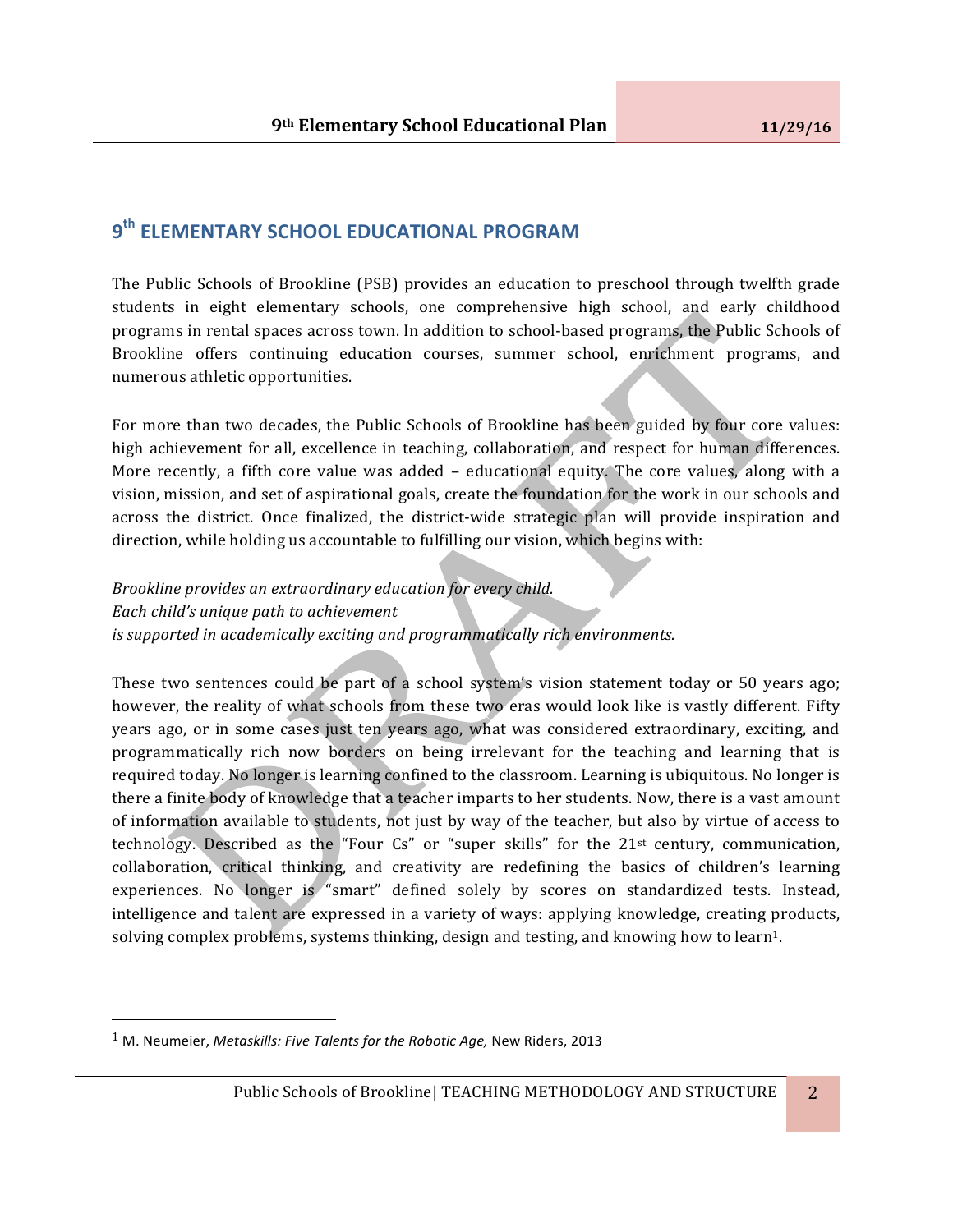# **STRATEGIC PLAN GOALS**

Our teaching and learning aspirations described in the strategic plan visionary goals drive our building plans. The 9th Elementary School building plan was developed with an understanding of how the physical structures can create and sustain an environment that maximizes student learning. It is essential that the school be flexible, with spaces that can be used for multiple purposes, are accessible (both physically and technologically), and create an environment that promises interest, creativity, and multiple learning opportunities.

#### **Goal 1: Every Student Achieving**

Ensure that every student meets or exceeds Brookline's high standards and eliminate persistent gaps in student achievement by establishing educational equity across all classrooms, schools, and programs.

#### Goal 2: Every Student Invested in Learning

Increase every student's ownership of individual learning and achievement by using rigor, relevance, and relationships to foster a spirit of inquiry and the joy of learning.

#### Goal 3: Every Student Prepared for Change and Challenge

Instill in every student the habits of mind and life strategies critical for success in meeting the intellectual, civic, and social demands of life in a diverse, ever-changing, global environment.

#### **Goal 4: Every Educator Growing Professionally**

Foster dynamic professional learning communities that inspire inquiry, reflection, collaboration, and innovation, and use data to improve teaching, advance student learning, and refine the programs and practices of the Public Schools of Brookline.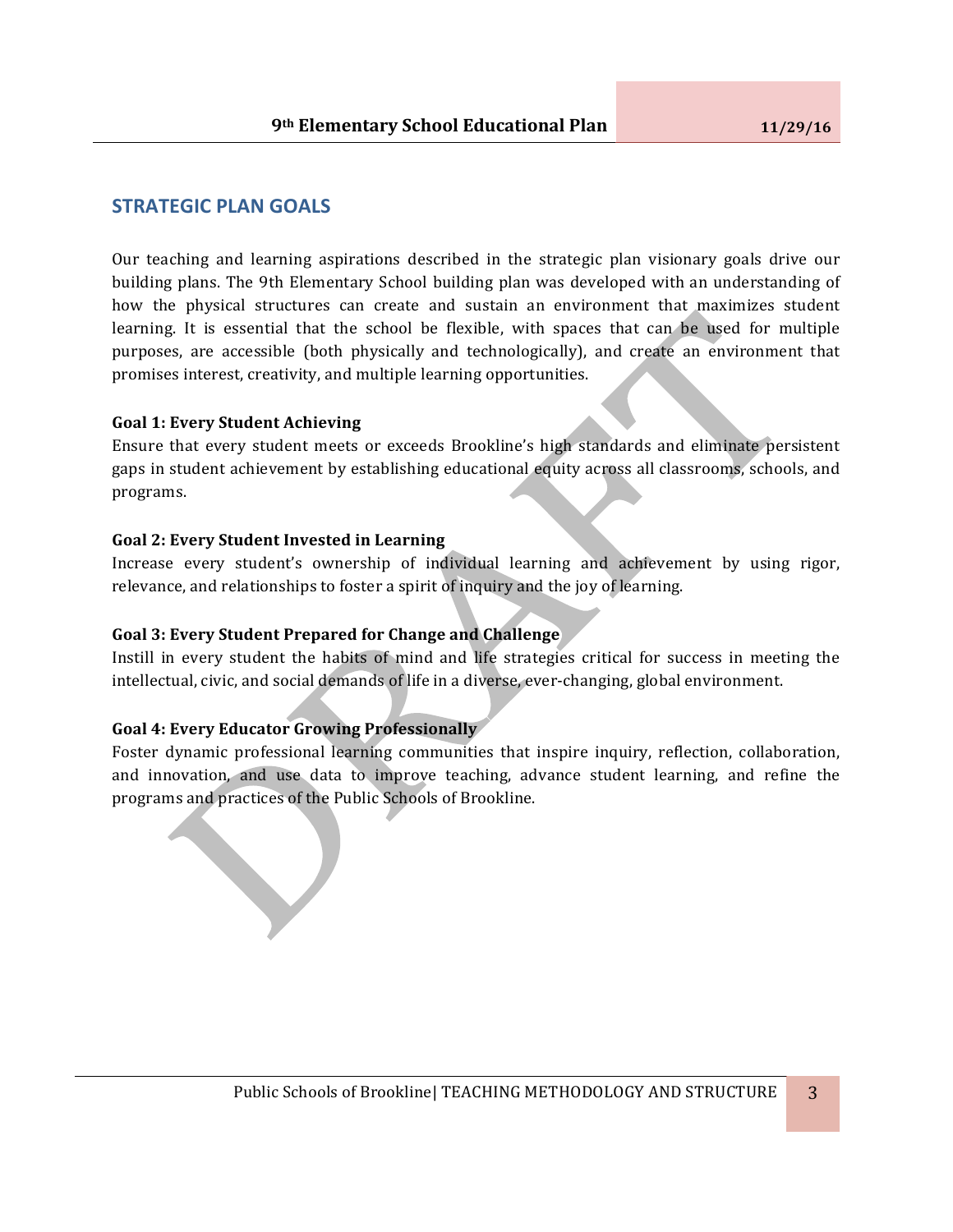# **GRADE AND SCHOOL CONFIGURATION POLICIES**

The Public Schools of Brookline provides educational programs for students in preschool through grade 12. Brookline enjoys an international reputation, welcoming students from all over the world. As of October 1, 2016, there were 7,734 pre-K through 12 students enrolled in the Public Schools of Brookline. The eight elementary schools educate students in grades pre-K through grade 8, with an October 1, 2016 enrollment of 5,445 students. Students attend the Brookline elementary school in their geographical neighborhoods. Brookline High School serves students in grades  $9 - 12$ , with an enrollment in October 1, 2016 of 2,001 students. We currently enroll 57 pre-K students in classrooms located in our elementary schools, and another 231 pre-K students in off-campus leased sites in town. The projected K-8 enrollment for the 2020-2021 school year is currently projected to be 6,193; this represents an increase of 748 students from October 1, 2016.

The 9<sup>th</sup> Elementary School is the next building needed for Brookline's K-8 elementary students. To serve students of this age most effectively, the physical space, at a minimum, needs to feel intimate and small, although not cramped and with plenty of room. Students thrive in a small learning community where teachers know them well; in a community that supports a sense of safety, respect and trust; in a community that is energizing and promotes creativity; and in a community that supports learning every way with the appropriate facilities that promote learning inside and outside of the building. Our educational plan, for pedagogical reasons, calls for clustering grade levels. This creates the necessary intimacy and scale to create caring, connected, and collaborative learning communities in the new 9th Elementary School.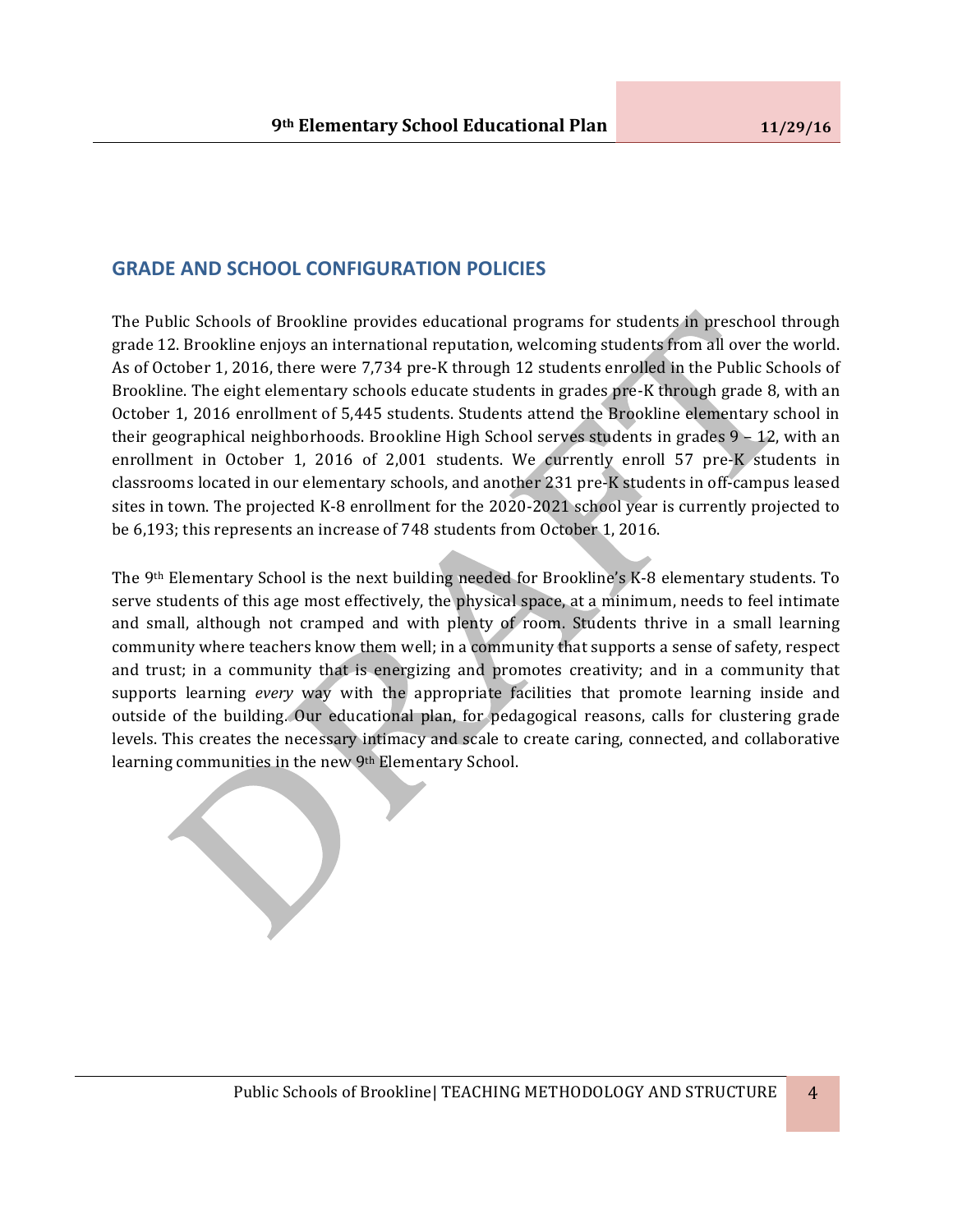# **CLASS SIZE GUIDELINES**

The Brookline School Committee recognizes that class size is an important factor in a quality education. Steadily increasing enrollment in Brookline, coupled with limited space in our school buildings, continues to put upward pressure on class sizes, the average system-wide class size has remained relatively steady during the recent 8-year period of enrollment growth. A goal of the new facility is to create classroom spaces that are small personalized learning environments.

The number of required classrooms based on current enrollment for 550-900 students is outlined below. Acknowledging that Brookline has a history of and commitment to class sizes of 21 or fewer, the design of the new school should consider building classrooms that could hold up to 25 students in order to allow for the ongoing enrollment increases experienced in the district.

| Grade Level      | $#$ of<br>Classrooms | Anticipated<br>Average<br>Class Size | Enrollment<br>with Avg.<br>Class Size | Maximum<br>Classroom<br>Capacity with<br>Growth | Enrollment<br>with Class<br>Size Growth |
|------------------|----------------------|--------------------------------------|---------------------------------------|-------------------------------------------------|-----------------------------------------|
| Pre-Kindergarten | 3                    | 15                                   | 45                                    | 18                                              | 54                                      |
| Kindergarten     | 4                    | 21                                   | 84                                    | 25                                              | 100                                     |
| Grade 1          | $\overline{4}$       | 21                                   | 84                                    | 25                                              | 100                                     |
| Grade 2          | 4                    | 21                                   | 84                                    | 25                                              | 100                                     |
| Grade 3          | 4                    | 21                                   | 84                                    | 25                                              | 100                                     |
| Grade 4          | $\overline{4}$       | 21                                   | 84                                    | 25                                              | 100                                     |
| Grade 5          | 4                    | 21                                   | 84                                    | 25                                              | 100                                     |
| Grade 6          | 4                    | 21                                   | 84                                    | 25                                              | 100                                     |
| Grade 7          | $\overline{4}$       | 21                                   | 84                                    | 25                                              | 100                                     |
| Grade 8          | 4                    | 21                                   | 84                                    | 25                                              | 100                                     |
| Total            | 39                   |                                      | 801                                   |                                                 | 954                                     |

# **4 Section School**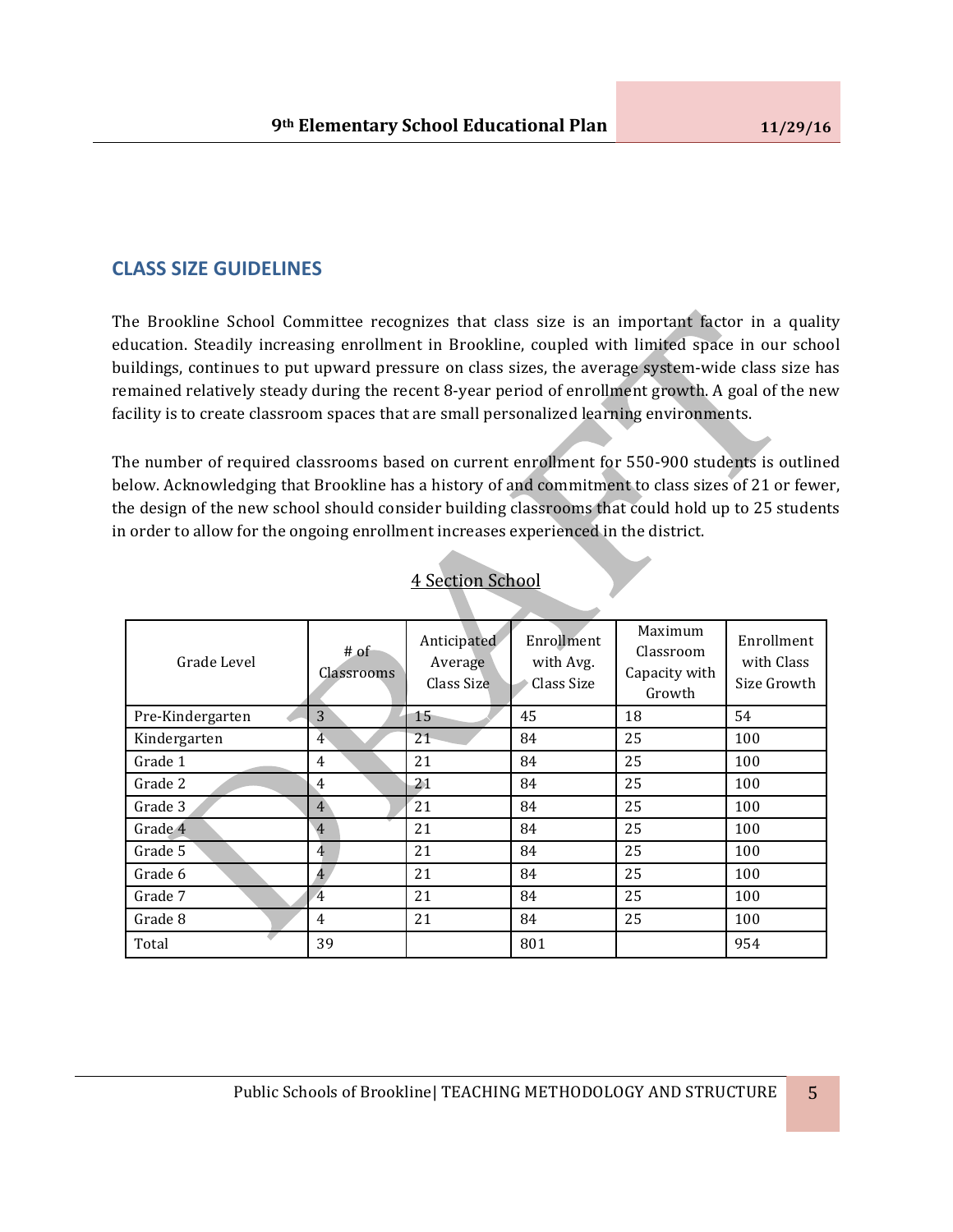| Grade Level      | $#$ of<br>Classrooms | Anticipated<br>Average<br>Class Size | Enrollment<br>with Avg.<br>Class Size | Maximum<br>Classroom<br>Capacity with<br>Growth | Enrollmen<br>t with<br>Class Size<br>Growth |
|------------------|----------------------|--------------------------------------|---------------------------------------|-------------------------------------------------|---------------------------------------------|
| Pre-Kindergarten | 3                    | 15                                   | 45                                    | 18                                              | 54                                          |
| Kindergarten     | 3                    | 21                                   | 63                                    | 25                                              | 75                                          |
| Grade 1          | 3                    | 21                                   | 63                                    | 25                                              | 75                                          |
| Grade 2          | 3                    | 21                                   | 63                                    | $\overline{2}5$                                 | 75                                          |
| Grade 3          | 3                    | 21                                   | 63                                    | 25                                              | 75                                          |
| Grade 4          | 3                    | 21                                   | 63                                    | 25                                              | 75                                          |
| Grade 5          | 3                    | 21                                   | 63                                    | 25                                              | 75                                          |
| Grade 6          | 3                    | 21                                   | 63                                    | 25                                              | 75                                          |
| Grade 7          | 3                    | 21                                   | 63                                    | 25                                              | 75                                          |
| Grade 8          | 3                    | 21                                   | 63                                    | 25 <sub>1</sub>                                 | 75                                          |
| Total            | 30                   |                                      | 612                                   |                                                 | 729                                         |

# 3 Section School

Historically, all Brookline elementary schools have housed pre-kindergarten classrooms, providing inclusive educational opportunities to the children of Brookline. In 2012, pre-kindergarten classes were moved out of many elementary schools to other leased sites in town due to increasing enrollment and space constraints. We value preK-8 configurations, and believe that prekindergarten classes serve students best as part of a contiguous preK-8 school community. Therefore, the 9th Elementary building project creates three inclusive pre-kindergarten classrooms allowing the school's youngest learners to be housed, once again, in an elementary school setting.

Applying the design principle of making a large school feel smaller, grade levels should be clustered to allow teams of teachers to work with their cohort of students. A smaller, more personalized learning environment is created within such clusters, which also promotes a strong sense of teachers "owning" all students and helps to ensure that no student feels anonymous. We suggest a clustering of grades that will support teachers to collaborate within specific grade spans (PK-2, 3-5, and 6-8). Clustering in these three groupings will support a culture of these groups of teachers taking collective responsibility for preparing students in their grade span for the upcoming grade span. In addition to supporting a strong sense of community and allowing teachers to get to know their students well, clustering grade levels promotes collaboration. For this reason, proximity matters. Teachers teaching side-by-side in classrooms with windows to the hallways naturally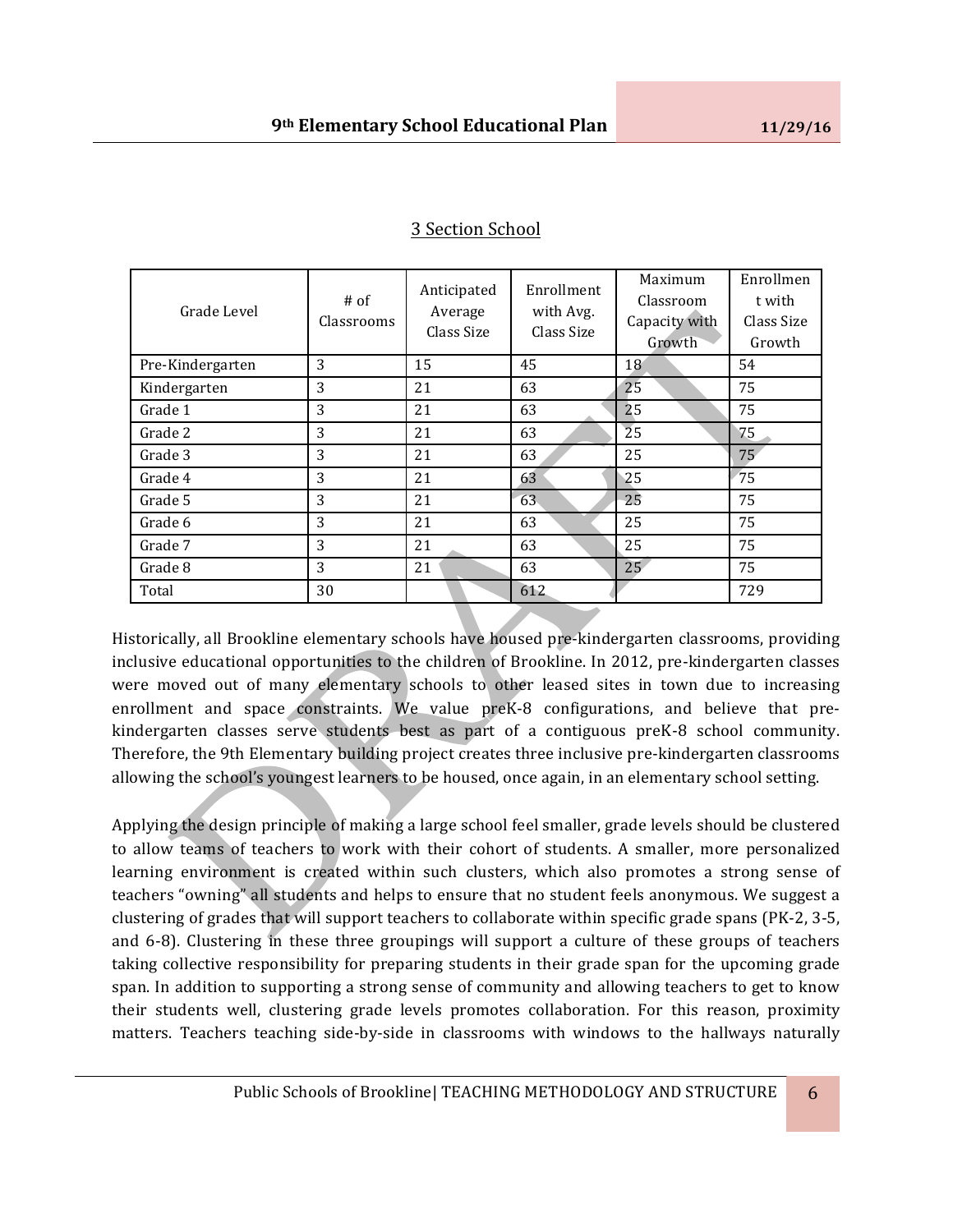promotes a sharing of practice. Internal windows help make student learning more visible and teachers' practice more public while allowing for a clear line of sight into hallways and gathering spaces for informal supervision of students.

Input from teachers, principals, and district administrators makes it clear that classroom spaces need to be adaptable to the many different structures and instructional methods used today and into the future. While the choice of classroom furniture will play a large role in how flexibly a classroom can be used, the model classroom will have some consistent features such as areas for small group instruction and work, seating area at desks or tables for an entire class for full group instruction, counter space that abuts a wall and can be used for individuals to work at either while standing or sitting on stools, magnetic whiteboard space to be used during instruction as well as display space, built in storage, and movable walls within a classroom and between classrooms that will enable the creation of larger or smaller spaces when needed.

Through programming and physical space this school will also take into consideration the separate and distinct needs of 6-8th grade students while still allowing older students to be leaders and role models for the entire school community and interact with and support their younger peers. The middle school program should have a space that is distinctly theirs and that provides a sense of "graduating" to a different and unique part of the school community. At the same time, it should feel "semi-permeable" in that the middle school program should not feel sequestered or entirely separate from the rest of the school.

# **SCHOOL SCHEDULING METHOD**

 

Every year the district distributes the document, *Time Allocations – Expectations and Guidelines<sup>2</sup>*. This document clearly communicates the minimum teaching and learning minutes by grade level, across the disciplines, per day and in a week, in order to meet state requirements and adhere to collective bargaining agreements. Teachers use this information for planning purposes and administrators create the K-8 master schedule.

The Public Schools of Brookline has a rich program of specials – visual arts, performing arts, physical education, and health -- that allows students to begin to develop mastery in these areas within separate classes and through the integration of these subjects with the other disciplines. A secondary benefit of these classes is the use of this time for teachers' planning (individual and

<sup>2</sup> See Appendix B: *K-8 Time Allocations: Expectations* and *Guidelines* and *21st Century Interdisciplinary Themes*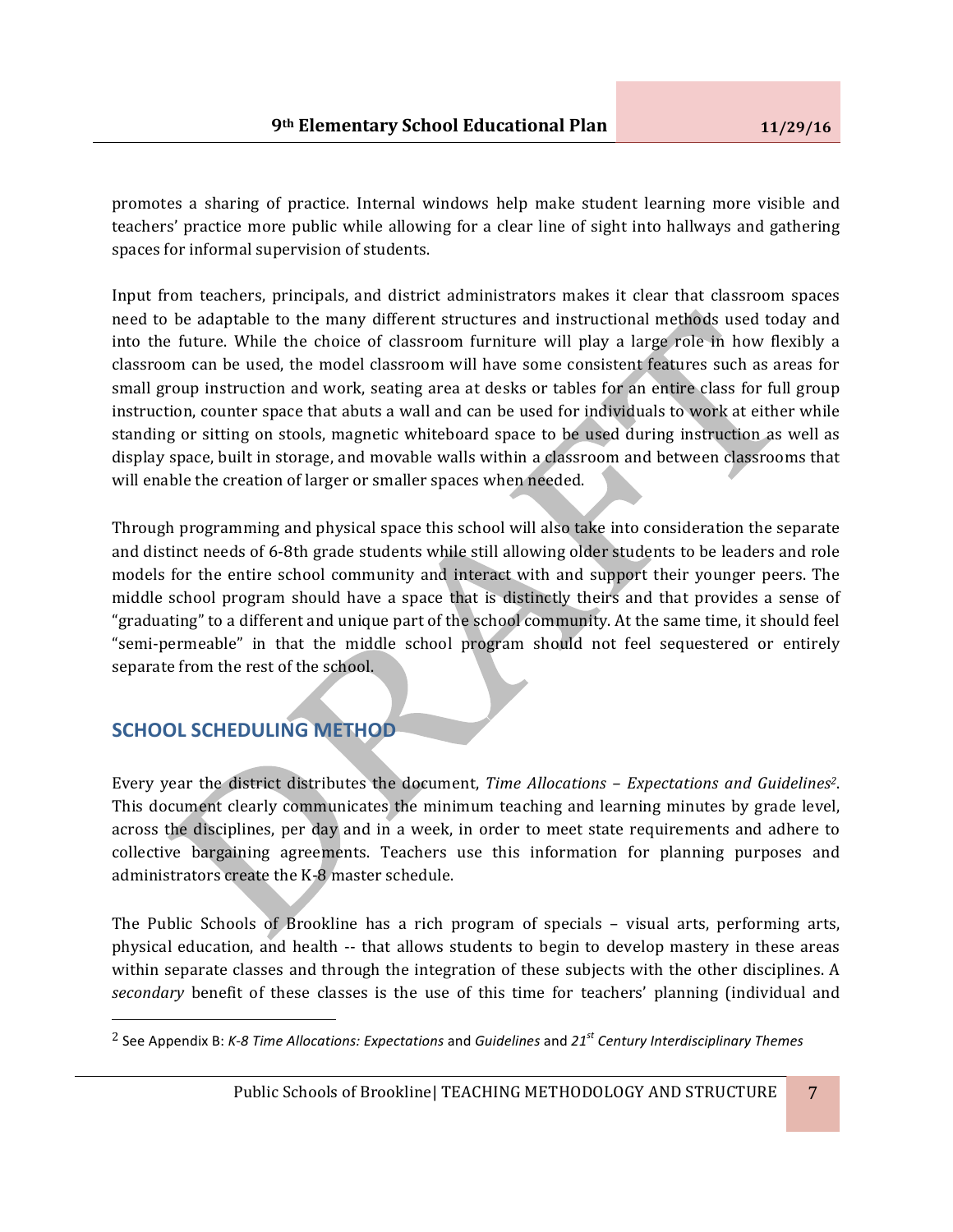common planning time). Appropriate space for the specialists to provide a high level of instruction is essential. 

Within a school week, all students in the school will typically take as many as five specials (two music, one art, and two physical education classes). For music, grades 4-8, students take Conservatory classes. With all grade 6-8 students scheduled *simultaneously* in Conservatory classes, students participating in Conservatory will need to be scheduled in 6 or 7 different spaces that can support music/performing arts instruction. The two visual arts rooms require storage that can accommodate the on-going work of 800 students, stored from week to week as students are working on their projects. The school will also require spaces to display artwork and student work throughout the school. To properly schedule high-quality physical education, two appropriately sized spaces will be required.

K-8 students also take world language within their homeroom classes. The world language program is described in detail later in the document and listed here only for purposes of understanding the complexity of the 9th Elementary School scheduling process. Teachers travel from classroom to classroom for instruction. Typically world language is taught three times per week with the length of each class period lengthening as the grade level increase.

The English Language Learner (ELL) program is another area of attention in the school district's' master schedule. The support system for our ELL students is both push-in and pull-out, as determined by the student's level of English proficiency. Students at the entering and developing stage need a designated ELL learning classroom. We anticipate needing two designated ELL classrooms in the 9th Elementary School.

In addition to the spaces needed for the programming described above, the 9th school must also provide additional types of spaces for the teaching and learning that is aligned to our local standards and our strategic goals. These include:

- Appropriate spaces to schedule math specialists and literacy specialists providing intervention services to students; based on a 4-section school, 8 literacy and math specialist spaces would be needed;
- Special education services stationed and provided throughout the school with proximity to the clustered grade levels;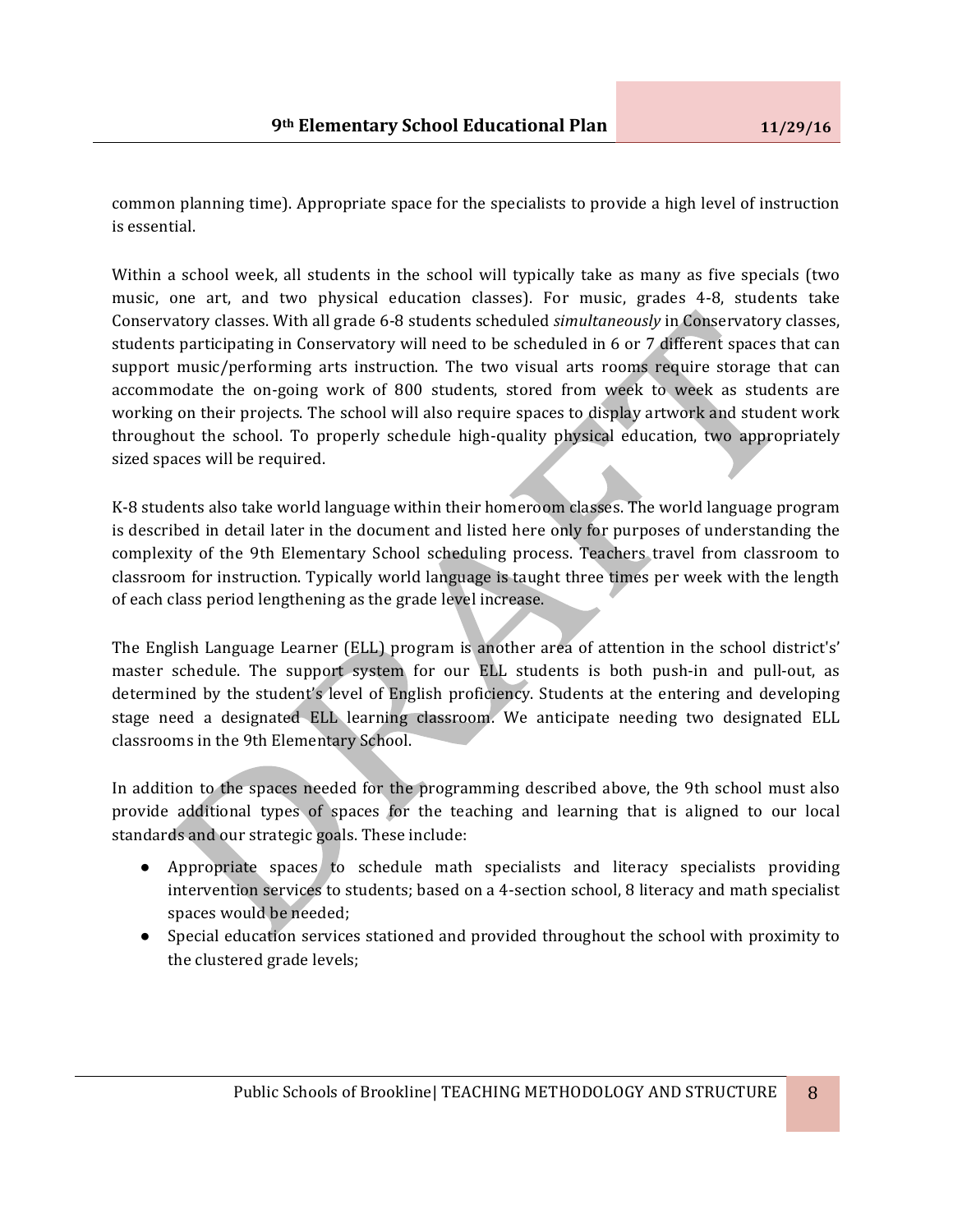- Open spaces/makerspaces and a Fab Lab that support the work of the *Engineering Design Process<sup>3</sup>* – define the problem, explore, design, create, test, and improve; provided with proximity to clustered grade levels;
- Grade level clusters to allow elementary teachers to collaborate on interdisciplinary and project based learning across all the classes of the grade, integrating the learning of students
- Grade level clusters would also allow elementary world language teachers to move from class to class across a grade level more efficiently;
- Instrumental lessons conducted in the proper space, and not in a classroom, hallway or an alcove where they can disrupt to other classes; We anticipate classes will be provided in strings, chorus, clarinet, guitar, and orchestra with additional small group lessons;
- Music production class requiring on-line access for each student; a four section school would require two classrooms of music production to be scheduled at the same time;
- Fully accessible classrooms allowing students with physical disabilities to be scheduled into any learning space in the building;
- Appropriate professional spaces available for teacher collaboration during common planning time;
- Adequate and secure storage spaces with moveable furniture allowing use by multiple users;
- Availability of appropriate open space for informal gathering; and

 

• Adequate spaces (walls, glass cabinets, display areas) for extended display of student work so that a space is not deemed "not available" while displaying student work.

<sup>&</sup>lt;sup>3</sup> See Appendix C: *Engineering Design Process*, a student-friendly version of the engineering design process provided by TheWorks.org. The graphic supports Brookline teachers' understanding of how to build engineering practices into and across the curriculum.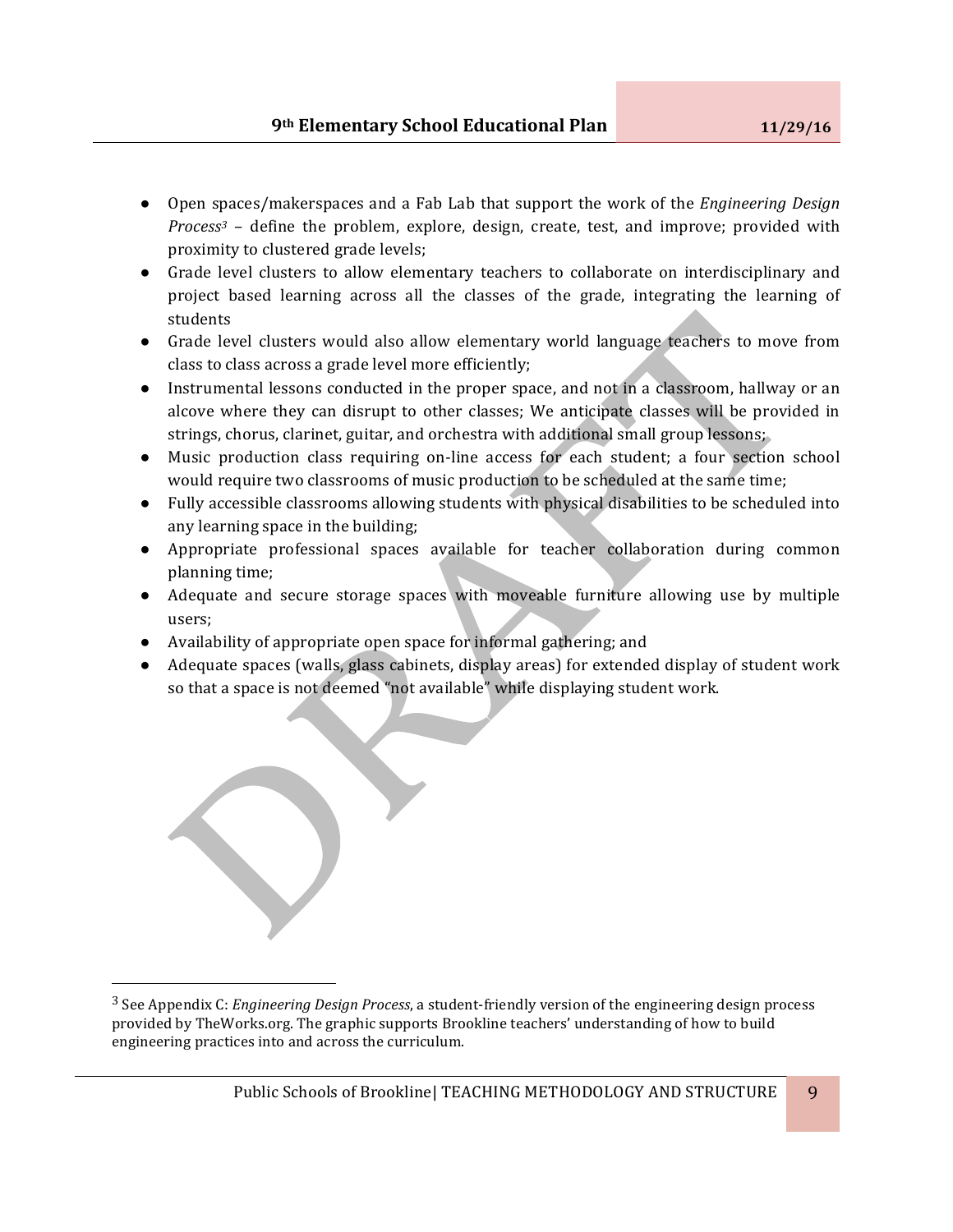# **TEACHING METHODOLOGY AND STRUCTURE**

 $\overline{\phantom{a}}$ 

"Form follows function" is a fundamental principle in science/engineering. The 9th Elementary School project provides the opportunity to create the school facility in a form that supports the functions of a 21<sup>st</sup> century education and promotes the collaboration that drives the high-quality and innovative teaching and learning that is called for in our strategic plan goals.

Brookline's K-8 curriculum<sup>4</sup> is created across all disciplines within our local standards, called Learning Expectations<sup>5</sup> (LEs). We teach for understanding and mastery<sup>6</sup> of the Learning *Expectations* and pay particular attention to personalization, and attention to 21<sup>st</sup> Century skills (e.g., critical thinking), Habits of Mind (e.g., reflection), social emotional learning (e.g., respect), and non-cognitive skills (e.g., perseverance)<sup>7</sup>.

In addition, the revised strategic plan goals require shifts in our curriculum, instruction, and assessment practices in order for students to acquire the high-priority skills and essential knowledge needed to flourish in high school and succeed in the digital age. Twenty-first century learning requires  $21$ <sup>st</sup> century teaching in a  $21$ <sup>st</sup> century school. The 9th Elementary School should be a learning environment that supports the learning necessary for students to prepare for the future.

An overview of Brookline's educational programs follows that includes descriptions of how the new school building will support and promote this pedagogy to enable us to meet our goal of fully preparing students for their futures.

<sup>&</sup>lt;sup>4</sup> See Appendix D: Public Schools of Brookline Grade 3 Curriculum Overview. Brookline has a comprehensive K-8 curriculum across all subjects defined by the *Learning Expectations*. It is essential that parents and the community are aware of the Brookline curriculum. Each grade level's *Curriculum Overview* introduces the discipline and a summary of important content, skills, and concepts in that discipline and grade. <sup>5</sup> See Appendix E: *Grade 3 Science/Engineering Learning Expectations*. Every subject has *Learning Expectations* – statements that define what students will know and be able to do, K-8.

<sup>&</sup>lt;sup>6</sup> See Appendix F: A subset of *Learning Expectations* across the subjects in grades 1-5 are defined as *Essential* Learning Expectations (ELE). Student learning and growth of each ELE is monitored, measured/described, and reported on the grade 1-5 Progress Reports with the use of rubrics. Rubrics describe the continuum of learning for each ELE. On the rubrics, *Established* defines grade level proficiency.

<sup>&</sup>lt;sup>7</sup> See Appendix G: *Work Habits and Skills*. Beyond the acquisition of discipline- specific content and skills, all students need to know how to learn in a variety of settings and be a good citizen. *Work Habits and Skills* define a set of high-priority skills that Brookline values greatly and, therefore, measures/describes on the *Progress Reports*.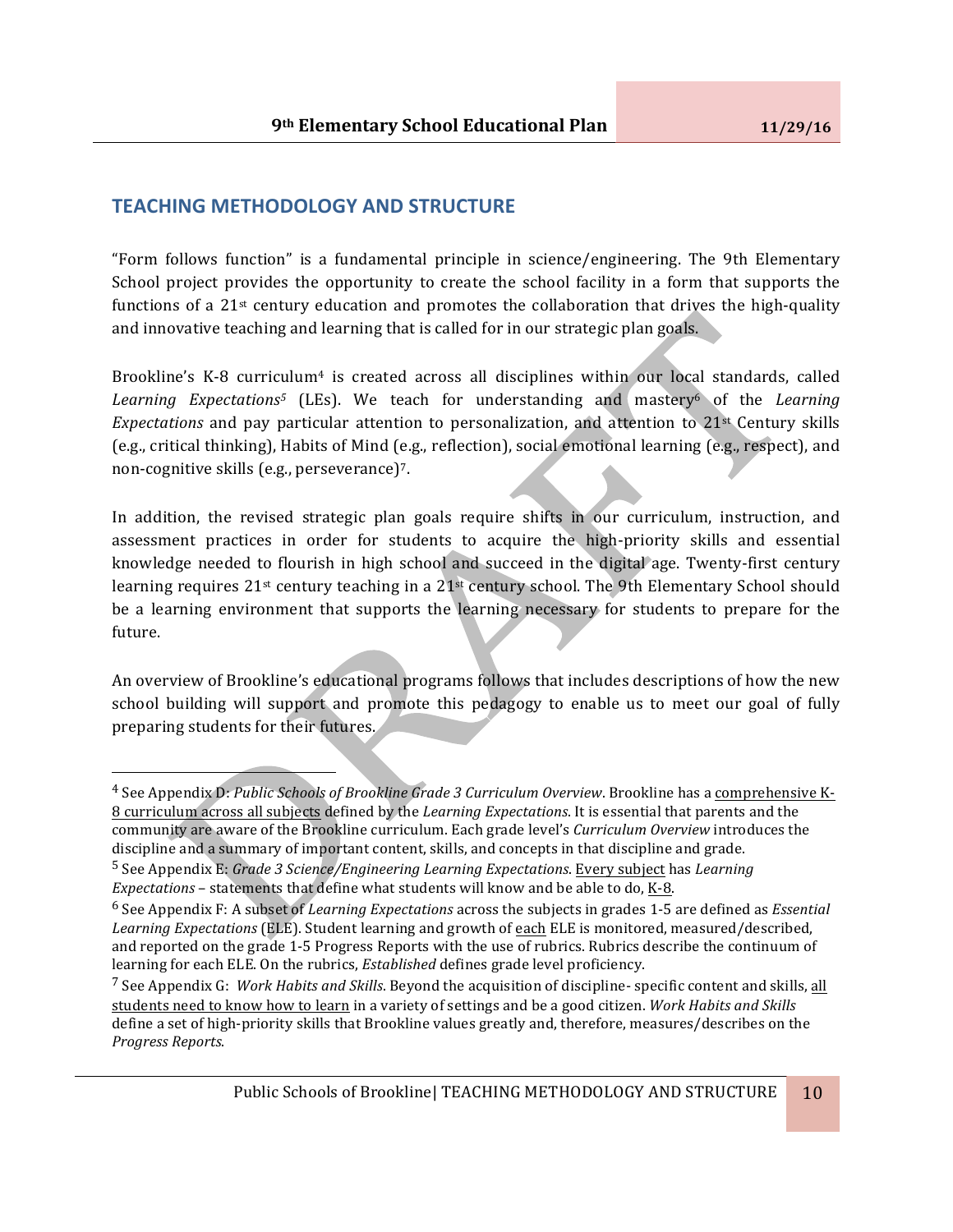#### **Tiered Instruction**

Teachers at the 9th Elementary School will support students through a variety of teaching models: co-teaching, team teaching, flexible grouping, small group instruction, and individualized instruction. PSB recognizes that all students learn in different ways, rates, and timeframes. To that end, the 9th Elementary School needs to be adaptable with its staffing support, instructional methodologies, and assessment practices.

In PSB, tiered levels of instruction provide the general education foundation in all classrooms. With high quality Tier I instruction provided to every student every day, Tier II support provided inside and outside of class, and Tier III interventions typically provided in a pullout or separate classroom. If a student demonstrates academic and/or social/emotional/behavioral concerns despite thorough Response to Intervention (RTI) procedures, the teacher refers the student to the building Child Study Team (CST). The CST supports teachers in implementing additional strategies. CST meetings require a professional space for collaboration.

#### **Grouping Practices**

General education teachers, in collaboration with special educators and other instructional specialists, determine a variety of grouping methods to meet the instructional needs of their students. Grouping and regrouping methods take place weekly within classrooms and across a grade level. General education, special education, literacy and math specialists, ELL teachers, and ECS teachers collaborate to provide tiered instruction in the inclusive environment. Pullout instruction is provided for students who require it, based on their identified need for Tier II support or Tier III intervention. Grade level classrooms should be organized within common hallways and adjacent locations. Close proximity of grade level classrooms and the necessary small group learning spaces is critical in order to achieve the requisite communication and collaboration for a variety of grouping methods in grade level teams. Additionally, classrooms should include spaces where small groups of students can work independently, receive instructional support, and participate in interventions within the classroom.

#### **Educational Technology**

Technology and digital learning play an ever-increasing and critical role in teaching and learning, both inside and outside of schools. Technology provides an opportunity to transform learning, when used purposefully. Our classrooms need to be flexible and dynamic spaces that allow for all types of learning, have reliable access to the digital resources available to enhance teaching and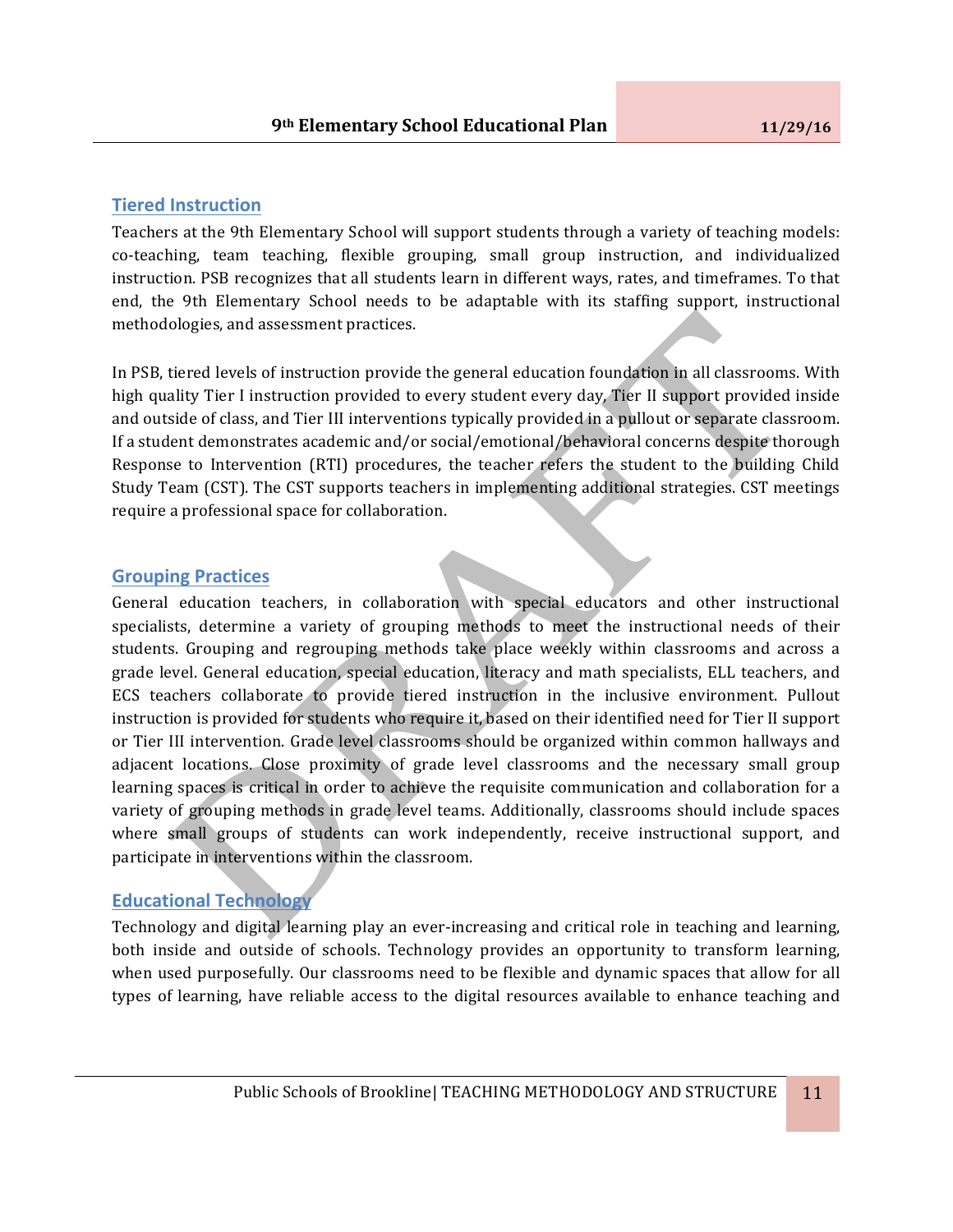learning, and operate with an understanding of the appropriate role of technology in our schools and students' lives. 

In Brookline, we envision technology improving our ability to:

- Communicate and collaborate in our schools, our community, and the evolving global society;
- Maximize learning for all students using techniques and materials that take into account varying backgrounds, capabilities, and learning styles;
- Ensure that all students obtain digital literacy skills that are required in the 21st century;
- Create a well-integrated, learner-centered environment focused on inquiry into engaging problems;
- Enrich and extend professional learning for all teachers and instructional leaders; and,
- Enable all school personnel to effectively and comfortably use technology as a teaching and administrative tool so that more resources and time can be focused on teaching students.

Collaboration across town and school departments has produced creative solutions with beneficial outcomes, for example, establishing a wireless network throughout most of the school; properly installing interactive whiteboards with projectors in strategic instructional areas; and creating space for middle school students to have ongoing access to a set of computers near their classrooms. 

The new facility will support a variety of improvements in the school's technology including, but not limited to: a more robust and reliable wireless network to support multiple devices per user; multiple and strategically placed electrical outlets and drops for easy access, relocation and setup; sufficient space for technology closets; and well provisioned classrooms that redefine the current standard. We are planning for the standard learning space to include: a wireless access point and appropriate network drops; voice over internet protocol (VOIP) phone; a mounted projection/interactive whiteboard with enhanced audio system; two (2) classroom desktop computers with speakers and headphones; a district-issued teacher laptop; classroom tablet; and a document camera. Teachers should have access to control and utilize much of this technology through a smart teacher control panel with USB ports that allow for easy document camera connections, interactive whiteboard equipment controls, and speakers. With this as the standard, there will be learning spaces that have more technology in the room and others possibly less. The technology in the room should be dependent on the educational goals and functional demands of the space.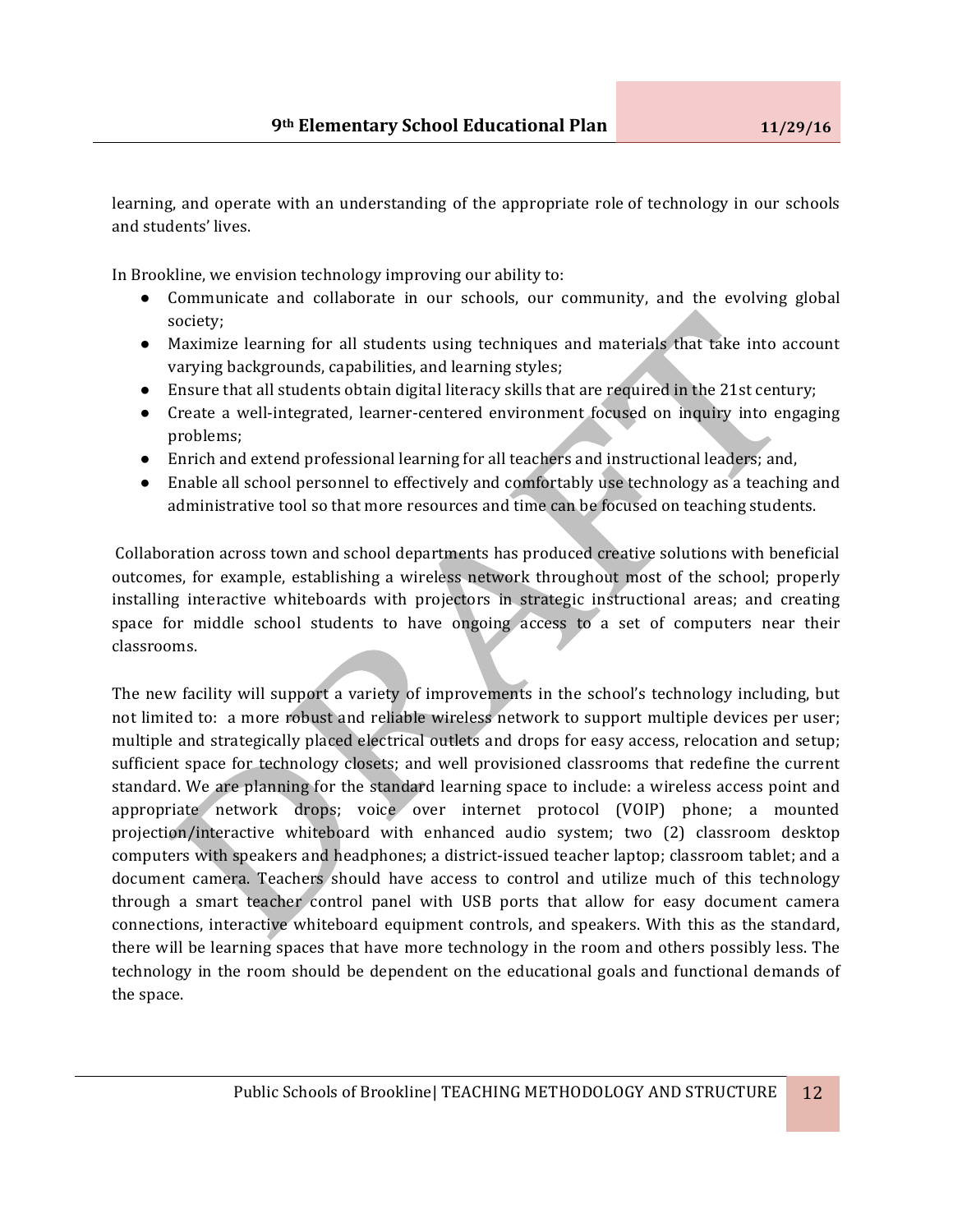#### **The School Building and School Setting as a Classroom**

Building a new school in the early  $21$ <sup>st</sup> century when our community and society are more conscious than ever of the delicate balance between environmental sustainability and ongoing development provides an opportunity to have the physical plant itself play a significant role in the culture, educational approach and daily lives of students and teachers. Whether it's through monitoring waste water, understanding the science behind passive and active solar power, or studying conservation measures built into the new building, the physical plant can be used to help students learn about science, sustainability, and taking care of the environment. For example, signs and working exhibitions created by students could identify design elements that demonstrate architectural, structural, mechanical, and green building strategies. Student tour guides could be trained to introduce visitors to the building's features. Back-of-the-house spaces could be used as instructional spaces for students and staff, and could be used by town building and maintenance staff for hands-on training. Brookline's new elementary school could stand as a physical demonstration of environmental stewardship and innovation, providing a local case study for sustainable school construction.

With the school being adjacent to Soule Recreation it will provide access to a wide range of natural habitats that can be explored by students, play a central role in their education, impact students' attitudes towards school and the broader environment. Thoughtfully connecting the school grounds with the natural resources on the Soule property will allow the school to:

- Create a richer teaching environment and enable pupils to connect the natural world to their daily experience in school;
- Create a sense of responsibility for and an awareness of nature within the school grounds;
- Encourage pupils to explore and understand biodiversity in their locality and to appreciate the need for environmental care on a global level; and
- Encourage pupils to value the school grounds as a place to play, explore and make a connection with the natural world.

Further, we would like to consider leaving some of the school grounds unfinished and allow the students who ultimately attend this school to lend a hand in the final design and even construction of a portion of the school grounds.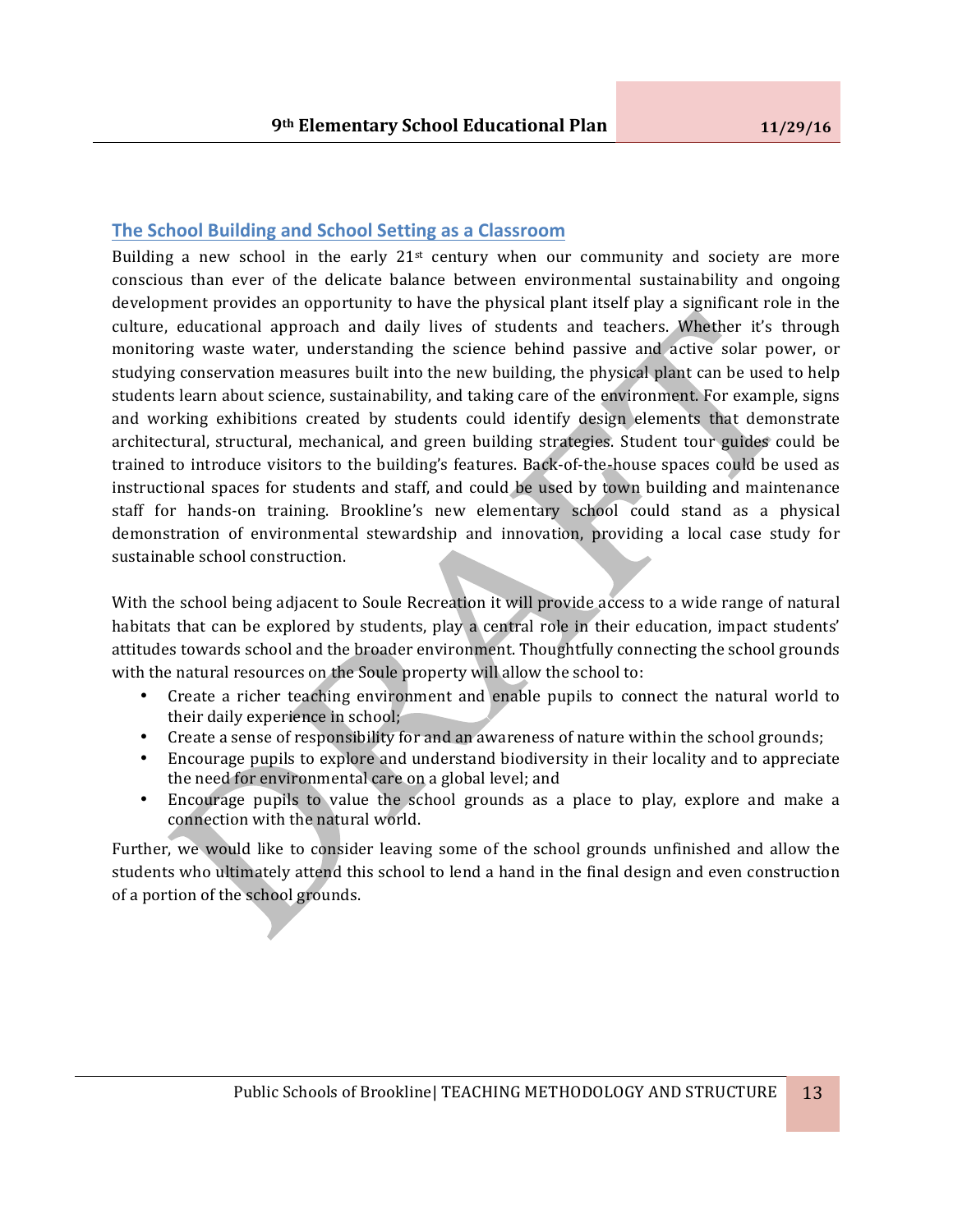# **English Language Arts/Literacy**

The K-8 English Language Arts program emphasizes explicit instruction in strategies of proficient readers and writers as well as meaningful exploration of the content of Language Arts and literature. 

Brookline was well positioned for the move to the Common Core State Standards. Through our rigorous Program Review process, an ambitious K-8 literacy initiative began in the 2010-2011 school year. This initiative provided a strong foundation with which to meet the demands of the new Massachusetts Curriculum Frameworks. The literacy initiative, like the Massachusetts Curriculum Frameworks, emphasizes reading and writing in fiction and nonfiction. In addition, just as the Frameworks require students to read texts at ever increasing levels of difficulty, the Brookline initiative has focused on providing students access to a text gradient that supports their reading achievement.

Literacy instruction in Brookline is guided by *The Continuum of Literacy Learning, PreK-8*, a comprehensive and detailed description of student proficiency in literacy in the elementary and middle grades. One of the many strengths of this guide is the broad definition of *Literacy Learning*, including:

- Interactive Read-Aloud and Literature Discussion
- Shared and Performance Reading
- Writing About Reading
- Writing
- Oral, Visual, and Technological Communication
- Phonics, Spelling, and Word Study
- Guided Reading (small-group reading instruction)

Schedules for grades  $1 - 5$  reflect a daily, uninterrupted literacy block of 90-120 minutes. During this instructional block, students receive small group reading instruction from their classroom teachers and may participate in a variety of language arts learning centers, allowing students to refine reading and writing skills. Students who receive targeted literacy interventions do so outside of this time. Interventions may be provided by one of the 9th Elementary School's literacy specialists, a special educator, or an ELL teacher.

In grades 6-8, at a minimum, students have a daily 50-60 minute block of English Language Arts instruction. Students requiring additional supports and literacy intervention receive targeted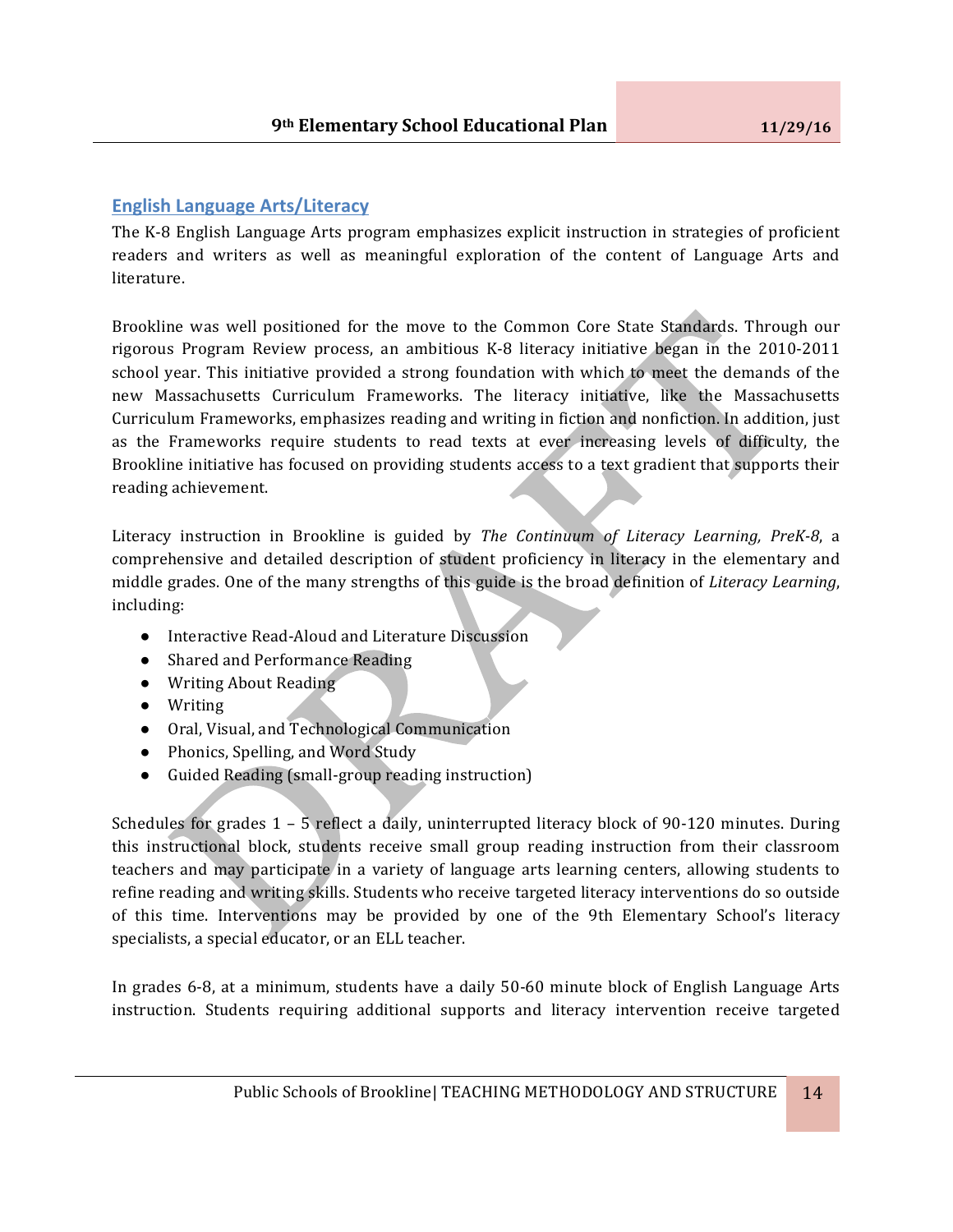instruction from classroom teachers, special educators and ELL teachers during designated 45-55minute instructional blocks each day.

Teachers use multiple assessments to measure student progress, including the *Benchmark Assessment System* (BAS), running records and observational notes. In grade level data meetings, teachers examine whole class and small group instructional implications, as well as identify students and develop plans for individual literacy interventions. Tier two intervention includes the *Leveled Literacy Intervention (LLI)* and *Reading Recovery* (grade 1).

Although most of the reading and writing instruction takes place within the classroom environment, smaller work areas are necessary to facilitate individualized instruction, including both 1:1 and small group settings for book discussions and conferring. In addition, small work areas are needed to support individual and small group general education interventions in reading and writing, inside and outside the classroom. The 9th Elementary School's literacy specialists and coaches also need office space in which planning, coaching, direct instruction, and intervention can take place. This space should be a part of one of the grade level hubs for faculty and staff described below in the Professional Learning and Teacher Planning section.

#### **Library/Media Center**

The school library/media center remains an integral part of the learning and school community in Brookline schools. The library/media center should be placed in the building so that it is easily accessible by classrooms and be large enough to accommodate multiple classes at once. Having moved well beyond being a repository for books and card catalogs, the media center/library can act as another learning hub that provides access to resources and tools essential to learning in the 21st century. The library/media center needs to provide large group and small group learning spaces that allow for both quiet and collaborative work. Flexible space with moveable and varied furniture will allow numerous configurations for work and learning. Space for computers and easy access to technological devices should be prevalent while at the same time there is a need for spaces where students can use non-technical devices comfortably and without being disturbed. There should be an allowance for integrated office space, workroom, and storage space to be used by the library media center staff and volunteers. In Brookline elementary schools, it is typical to have a book room integrated into the library that is overseen by the librarian where class sets of books are available for teachers to access for their classes and reading groups. A well-provisioned school book room is a vital element of our literacy efforts. Beyond use by students and educators, the library/media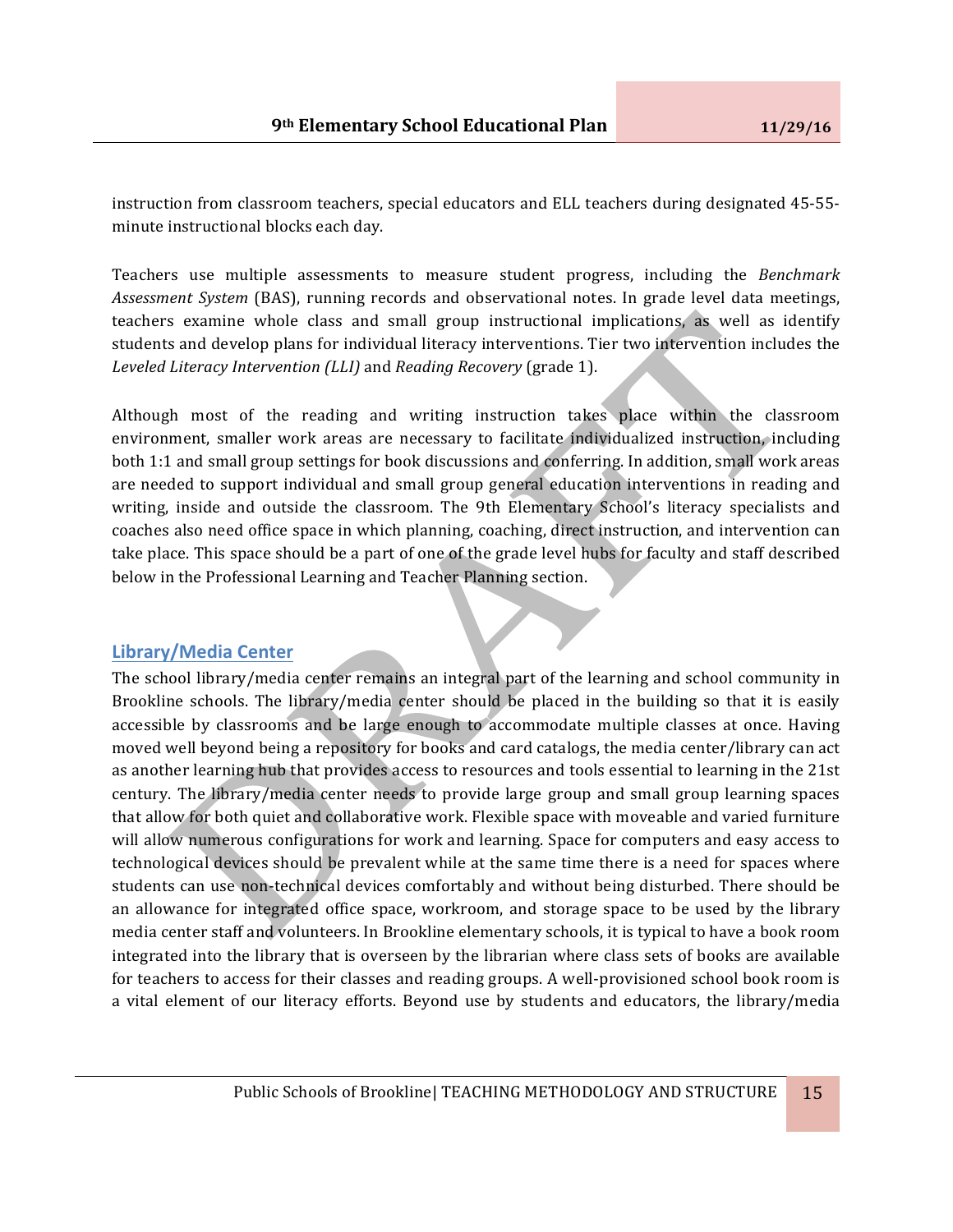center or an adjoining space that is integrated into the library/media center will be used as community meeting space for the PTO and similar community-based organizations.

#### **Mathematics**

The goal of the mathematics program in Brookline is to meet the needs of all learners so that they become critical problem solvers and reflective thinkers about mathematics in our evolving global, technological, and digital world. We also seek to stimulate interest and curiosity in the field of mathematics to develop students' passion and interest in a math career.

The mathematics program is grounded in the 2011 Massachusetts Curriculum Frameworks for Mathematics, in both Standards for Mathematical Content and the Standards for Mathematical Practice. Brookline's transition to the new standards started with focused attention on students' learning through the eight Standards of Mathematical Practice. In addition, for students in K-5, we increased the focus on the critical areas of *place value*, addition, subtraction, multiplication, division, fractions and decimals with an emphasis on understanding and application.

The most effective instruction for in-depth math content and deliberate attention to mathematical practices places different requirements on the physical space. Instruction varies, in that there are opportunities for individual learning, pairs and small groups, and whole-class instruction. Teachers need the space to change as instruction changes - furniture easily reconfigured for different groups, technology easily employed throughout the room, ample space so that students can spread out and use a variety of objects to manipulate and see the math, projection with robust Internet access to show real-life applications and simulations, examples of mathematical models, and sharing student work. Appropriate, safe and secure storage space is also critical to accommodate the various manipulative materials that students use to explain their mathematical thinking and problem solve.

The needs of the physical space in K-5 for math are mirrored in the middle grades. In grades 6-8, students continue this progression to geometry, algebra, probability and statistics, again focused on student learning and application. Brookline teachers use instructional materials from chosen curricula, as well as those developed by the Math Department to align with the content and practice standards. Teachers utilize instructional practices and mathematical experiences that are accessible to all, and provide opportunities for all students to engage in meaningful mathematics. There are opportunities to work with other teachers to integrate the disciplines and highlight STEM projectbased opportunities.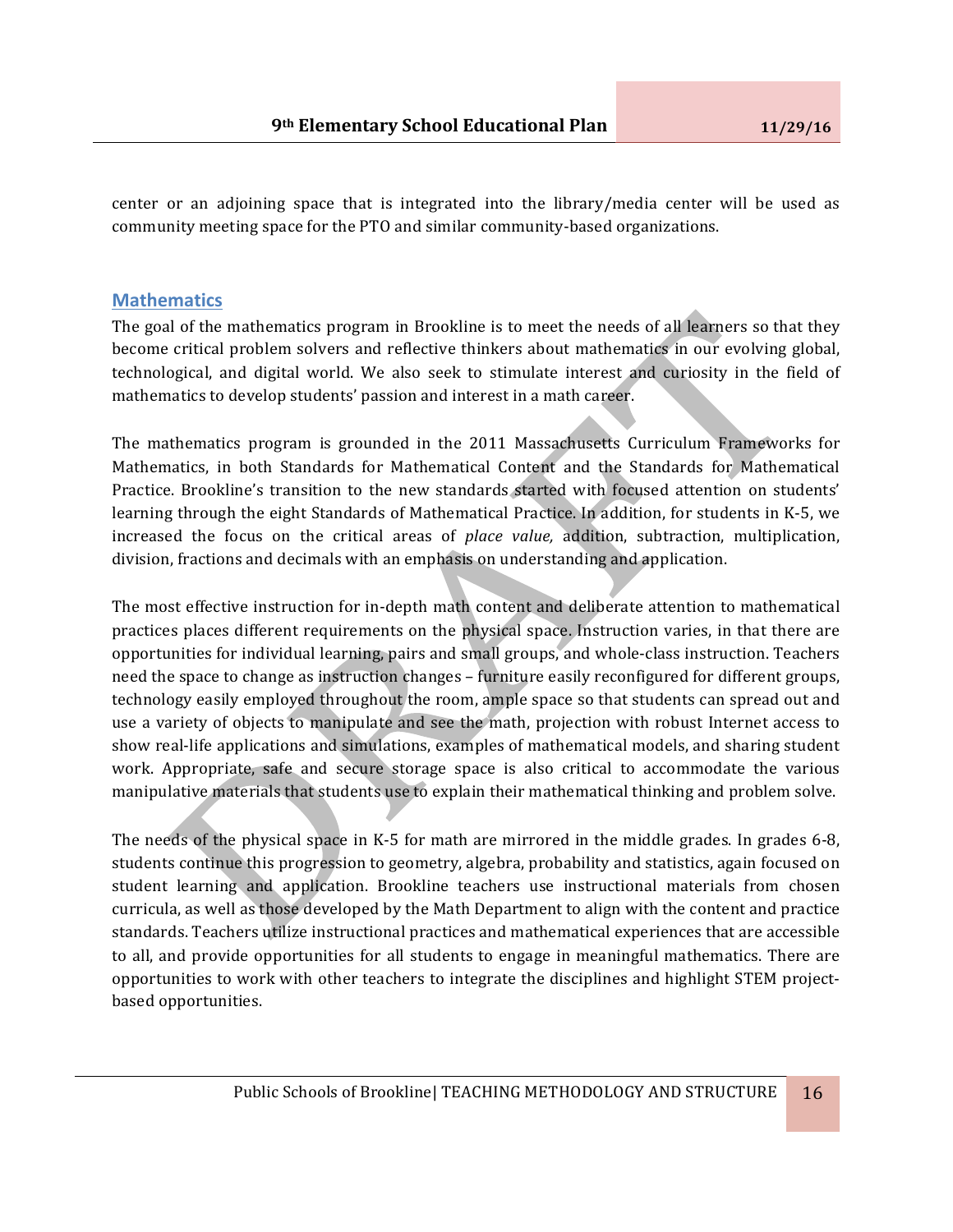Students are supported and challenged in various ways through teacher collaboration with Math Specialists. In addition, we are piloting adaptable universal screening assessments and instructional support programs in different grades across the schools. This will help us target student-learning needs across the units of the math curriculum and across all grades.

Students who show mastery of grade level standards engage in extensions that allow them to investigate math concepts more deeply. Also, with the support of Enrichment and Challenge Support (ECS) teacher, teachers will engage students in challenging authentic projects that require a deep understanding of the topic. As with all other examples, this type of creative investigation requires flexible educational spaces. Students also have opportunities to engage in online coursework, requiring access to devices and robust Internet connections.

The math specialists at the 9th Elementary School, who provide individual and small group support across all grade levels, require adequate office and teaching space. The office and meeting spaces should be located within the grade level clusters and professional workspace described below in the Professional Learning and Teacher Planning section. The space is used for collaborative planning, coaching teachers, and intervention work with students. For interventions and pullout services, math specialists need well-equipped learning spaces with access to the appropriate technology that supports math learning and assessment. The space should be adaptable to accommodate students of various ages as specialists work with students across all grade levels. Teachers and students will benefit from the office size, storage facilities, flexible configurations of space, and location. Proximity to classrooms as well as other specialists (literacy, ECS) is important due to the frequent student transitions to and from the Math Center, and the ongoing collaboration between specialists.

#### **Performing Arts**

The Public Schools of Brookline is proud to continue a tradition of a strong performing arts department. Each K-8 school has music instruction for all students across all grades. In grade four, all students begin the study of a string or band instrument, and then choose to participate in band, orchestra, and choral ensembles in grade 5. In grades  $6$  through  $8$ , students may continue with band, orchestra, or chorus or take classes in music production, guitar, or general music. It is anticipated that the 9th Elementary School will host a variety of music concerts (choral and instrumental) and a musical theater production during the school year. Performances will require a space has a capacity of at least 300 people.

# **Physical Education**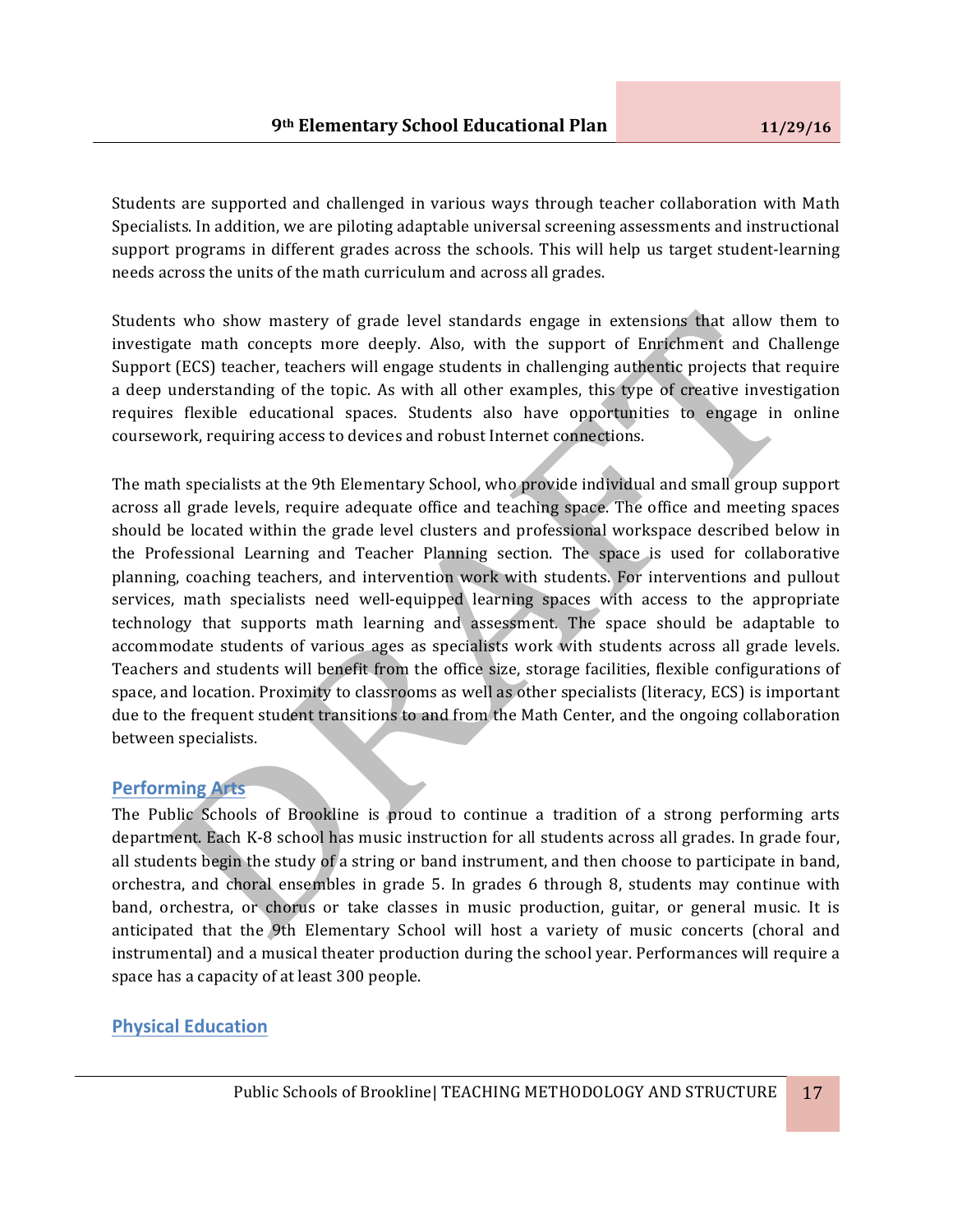The physical education department provides standards-based instruction to all students across grades, K-8. Students participate in quality instructional physical education programming twice per week, for 40-45 minutes in each class. The curriculum is presented in accordance with the Massachusetts Frameworks and the National Standards for Quality Physical Education. The curriculum follows a developmental sequence from body management competence, to fundamental skills, to specialized skills, while simultaneously addressing physical fitness and social skills.

As described in the School Scheduling Method section we require two gyms where the larger one can be divided so two classes can use it concurrently without disturbing each other. The school requires the capacity to accommodate three classes happening simultaneously. The physical education facilities will require ample and appropriate storage space for large physical education equipment and supplies that can be easily accessed and set up in either of the two gyms. In addition to the two gyms, having a fitness and workout room that can be utilized with exercise machines and/or wellness classes would allow us to modernize our physical fitness and wellness classes.

The physical education department utilizes technology to enhance teaching and learning. Teachers engage students with the use of Polar Heart Rate Monitors, multiple iPad apps for instruction, monitoring student performance, taking pictures and videos, and the web-based Polar GoFit fitness assessment. The anticipated use of similar technology requires a facility with continuous wireless access and safe, secure storage.

#### Health Education

Students receive instruction in health education, in grades 7-8, two times per week. Health education is aligned in the Massachusetts Curriculum Frameworks and National Standards for Health Education. We strive to provide a "wellness" approach to student learning and well-being. Wellness encompasses a culture of holistic well-being focused on educating, promoting and supporting all dimensions of health (physical, mental/intellectual, emotional, social, ethical) in order to live a longer, healthier, and more productive life. Health education is skills-based, offering students continuous opportunities to practice skills such as analyzing influences on health behaviors, decision-making, goal setting, and communication to enhance health and avoid or reduce risk behaviors. Health classes would require a classroom for instructional delivery. The classroom needs to be large enough to allow for various student groupings and student movement.

#### **Science and Engineering**

The Brookline PreK-8 Science & Engineering program is designed to actively engage students in their own learning using hands-on inquiry, outdoor learning, intriguing materials, science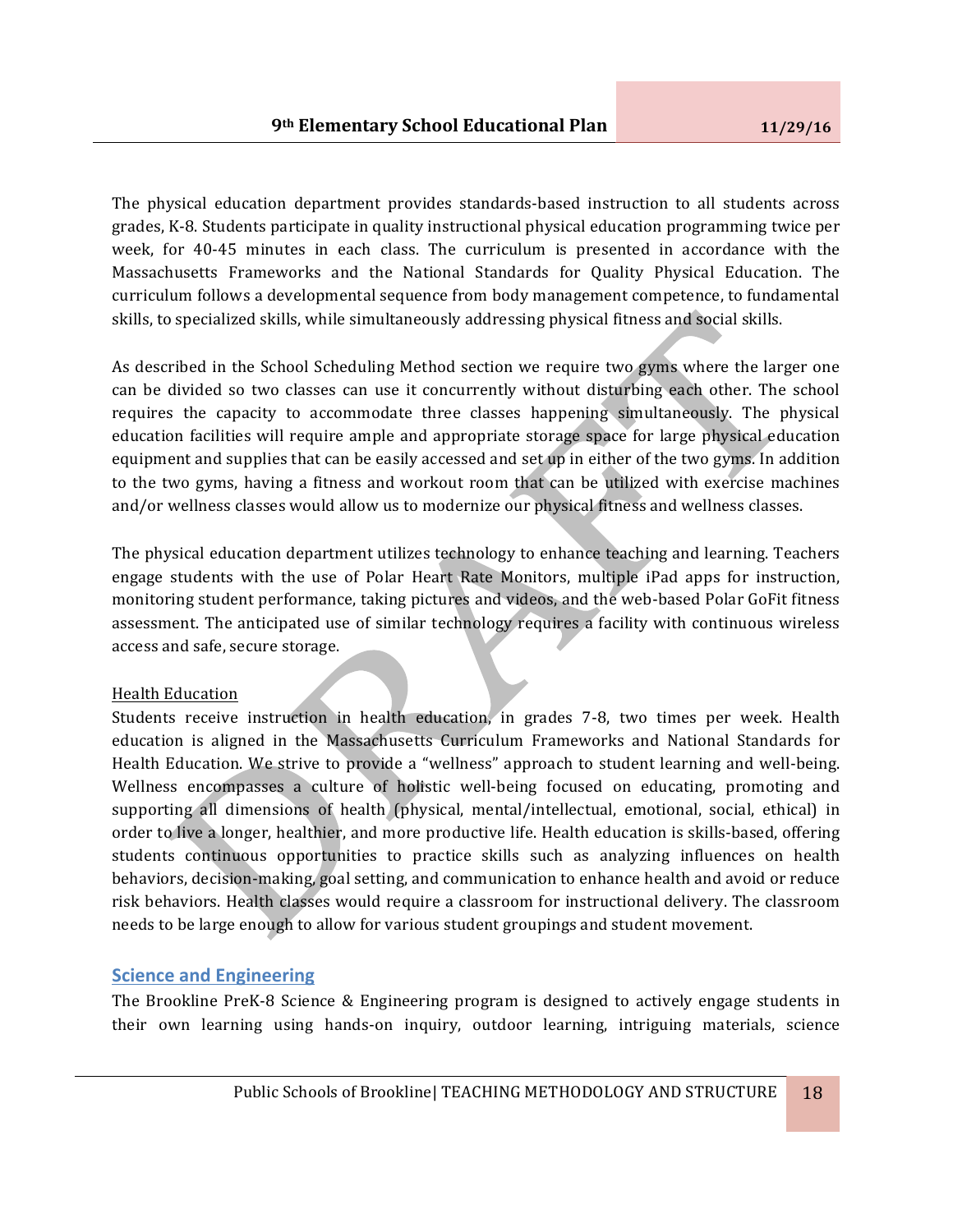notebooks, scientific tools and high quality media (books, video and online resources) accessible to all learners. The curriculum integrates science/engineering content, science and engineering practices, and crosscutting concepts and is aligned with the new Massachusetts Science Technology and Engineering Curriculum Frameworks that are based on the national Next Generation Science Standards. Also in an effort to inspire students to think of themselves as scientists and engineers and to reflect on how they use science/engineering practices throughout their learning we utilize the Nature of Science curriculum where students address questions such as: What is science? Who are scientists? How and where to they work? How does science change over time based on new evidence and tools?

In order to implement our robust and rigorous hands-on, inquiry-based science and engineering curriculum, teachers require flexible spaces that invite and promote creativity, innovation, and collaboration. These spaces require the use of movable tables so that open spaces can be created to allow for projects-based learning. Every classroom needs to be equipped with wall space for recording questions and ideas, sinks to provide water for investigations and cleanup, space for storing tools and "making" materials (glue guns, cardboard, etc.), and adequate storage space for science materials. Sunny windows are needed to grow plants.

Three middle school science labs need ample, flexible space for students to work and for the safe storage of science materials and supplies. Specific needs of a science lab are in addition to the general design and development of other contemporary teaching spaces – wall space for visuals, projection area(s), technologically versatile, natural light, flexible furniture, etc. Storage space for tools and other "making" materials needs to be provided.

Outdoor learning is built into the PreK-8 science and engineering curriculum. We envision using the outdoor spaces of the school as learning labs (providing field trips right outside the school doors). Students can observe and study the natural world in areas that attract birds and butterflies through the planting of native plants. For example, students will have the opportunity to study rotting logs, birds at birdfeeders, grow vegetables, create a milkweed/wildflower meadow to attract monarchs and other butterflies, and much more. Outdoor seating areas are also needed so that classes can go outside, not only to study science, but also to listen to stories and do other group work.

In addition, we are integrating design thinking and "making" (creating solutions to real world problems) into the curriculum. As such, all classrooms need to be equipped with tool walls and spaces for paper cutters, glue guns, and other making materials. Design walls that students can use to record their questions and ideas also are needed.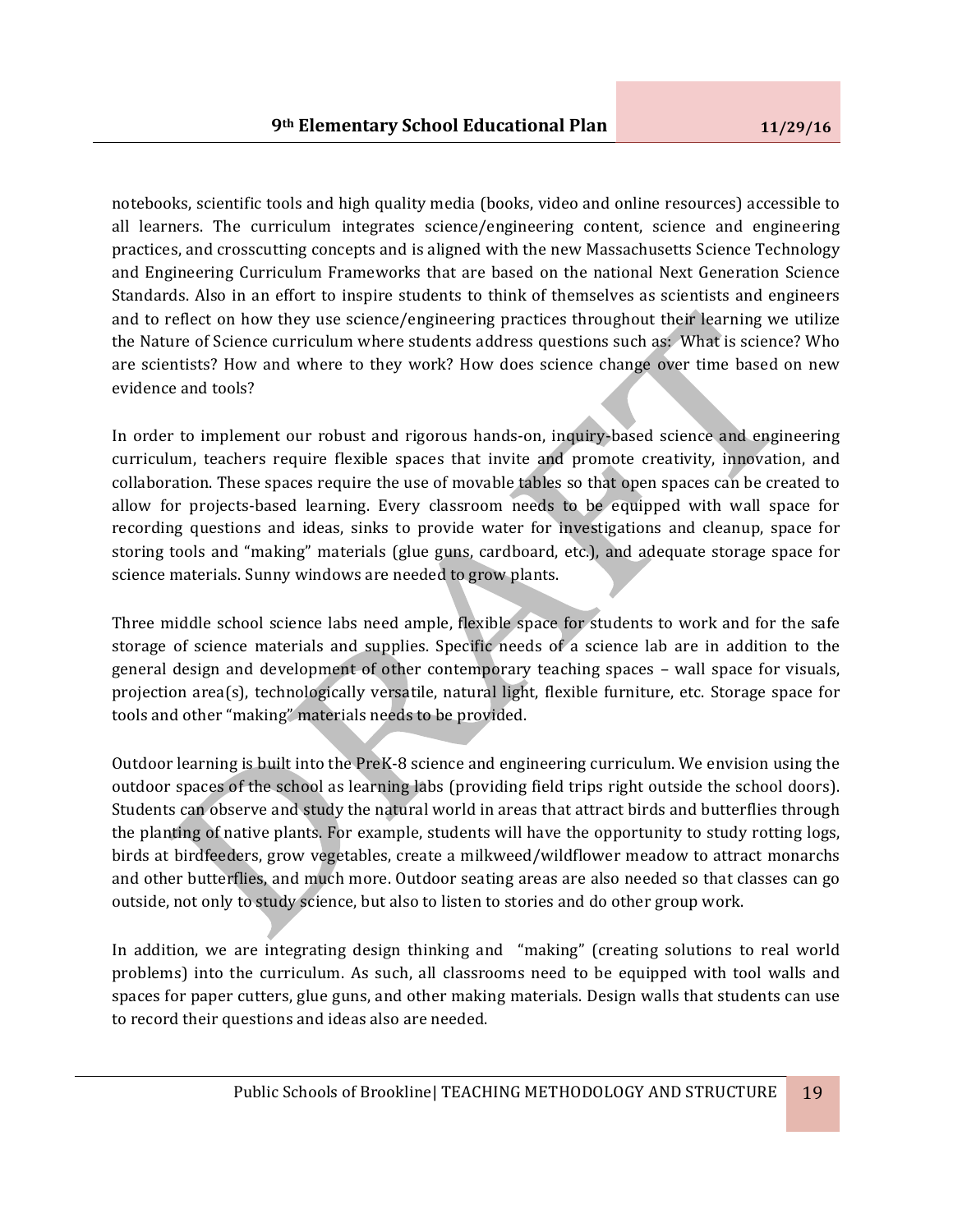Although students will be "making" (solving real world problems by creating solutions) in their classrooms, a stand-alone makerspace (an updated version of an industrial arts shop) is needed to allow students to have a place to extend their projects. This space will provide a common area where students of all ages can meet before, during or after school to collaborate and pursue problems that are of interest to them. This space will need to be equipped with sinks, design thinking walls for recording ideas and questions, tools, tool walls, sewing machines, etc. as well as spaces for laptops.

In addition the inclusion of a Fab Lab that blends STEM (Science, Technology, Engineering and Math) skills into a unique learning opportunity would appeal to all students. Fab Labs, which are embedded in technology, allow for different learning styles to be embraced and create a collaborative environment in which students can make their ideas tangible and engage deeply in their learning. In the Fab Lab, students learn how to be project managers, engineers and designers – all at once. The lab simulates the research and development process and allows students to make everything from furniture to action figures to circuit boards. They learn what it takes to turn an image in their heads into an image on a computer screen and ultimately into a physical prototype. Typically a Fab Lab will contain equipment such as a three-dimensional (3D) printer, vinyl cutter, laser cutters/engravers, a milling machine or a computer-guided router. Such a lab will serve as hub of invention, creation, discovery, inquiry, and sharing for students of a wide range of interests and abilities.

Ideally, the library, makerspace Fab Lab, and art rooms would be a combined or co-located area for innovation.

#### **Social Studies**

The K-8 social studies department has been deep in the process of curriculum revision and renewal. Across the grades, the curriculum coordinator, in collaboration with teacher-teams, develop new units of study and common assessments at every grade level. The skills and habits of social scientists are a thread throughout the revised curriculum. Professional development for teachers accompanies each new unit of study. Examples of content include: civics, physical and human geography, economics, and US and world history. Along with content, teachers are developing strategies for explicit literacy instruction, including how to make difficult primary texts accessible to all students and disciplinary literacy instruction. Each unit lesson includes modification and differentiation suggestions, assessment options, and identification of natural connections to other subjects to support the development of interdisciplinary units.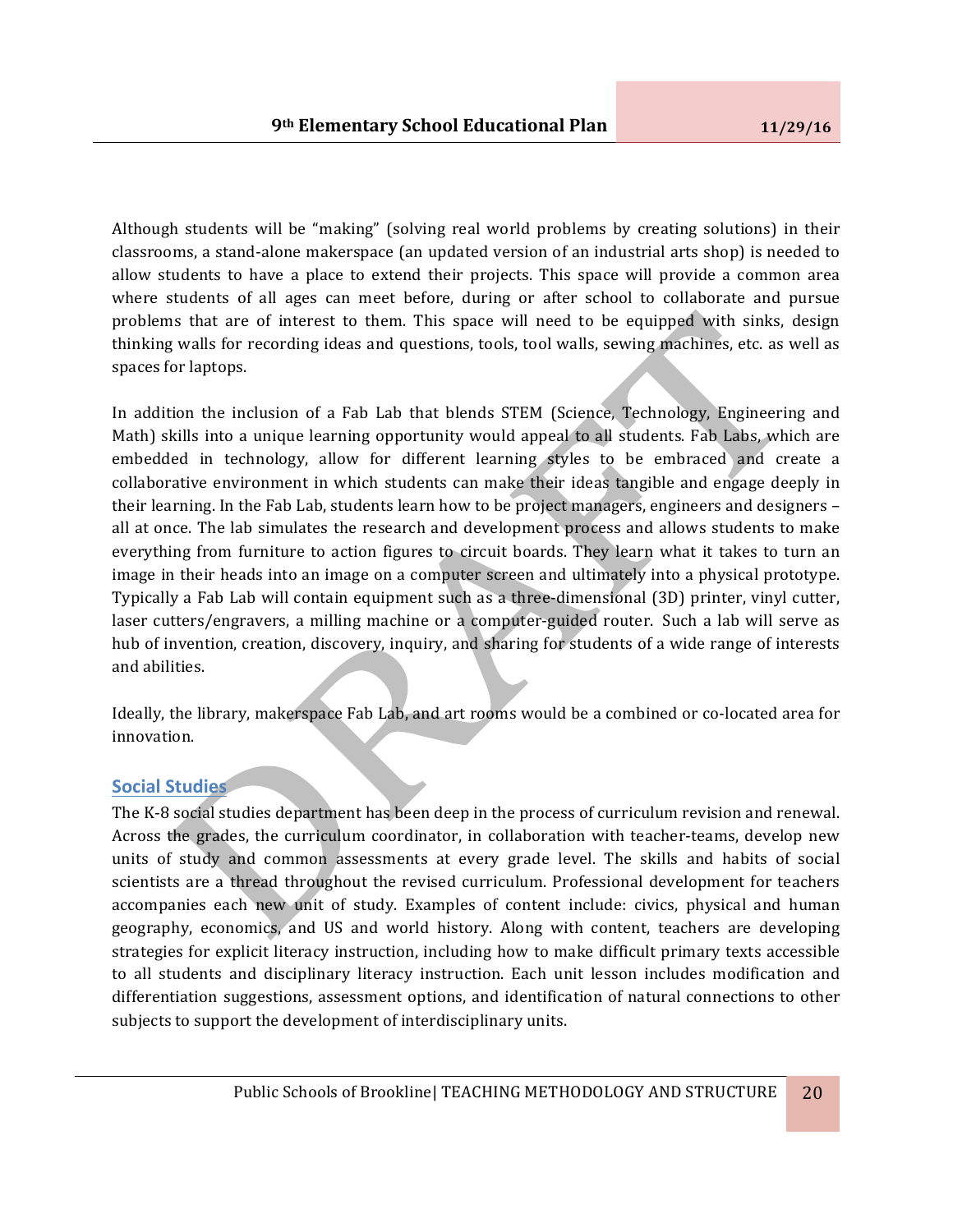Teachers continue to incorporate more technology into social studies teaching, enabling them to access real-time data, utilize digital textbooks and atlases, and support the development of digital literacy that includes Internet research, online student learning activities, and diverse instructional strategies to accommodate all learning styles. Students are also taught media literacy skills to prepare them to be discerning media consumers and critical thinkers.

The social studies curriculum and instruction demand physical spaces similar to the other subjects – flexible, accessible, safe and secure storage, and wall space for visuals and student work displays. To make sure 21st Century learners can engage in classroom activities, classrooms require a combination of electrical outlets and power strips that are distributed through the classroom, along with a smart teacher control panel with USB ports that allow for easy document camera connections, interactive whiteboard equipment controls, and speakers. In addition, teachers need to be able to control natural and artificial lighting quickly. Lastly, the physical space available to students needs to go beyond the single classroom, extending into collaborative environments with breakout, presentation, and display space beyond a single room.

#### **Visual Arts**

The Public Schools of Brookline has a vibrant visual arts program that provides students repeated opportunities to develop observational skills, decision-making skills, and craftsmanship using art as the visual language to communicate ideas and demonstrate understandings. The visual arts program has a K-12 continuum of key understandings, concepts, and processes as the framework for its curriculum. The department continues to collaborate with other coordinators and teachers to create more interdisciplinary units in the K-8 curriculum.

The 9th elementary school provides an opportunity to update how we think of the physical space for visual arts instruction. The renovation can provide what's needed: three art classrooms, one art room for each grade level cluster, with ample natural light and with enough space for the largest class to sit a maximum of four students per table. Also, the visual art classrooms need a separate storage closet for materials, equipment, and teacher preparation. The visual art classrooms also require ample storage capacity within the classroom for artwork in process. The layout of the classroom should separate the worktables from preparation/sink areas. Multiple sinks at appropriate student height, and furniture and amenities (i.e., sinks), scaled to meet the needs of each grade level clusters, are required. A separate kiln room attached to the classroom is required. A contemporary visual art classroom needs a technology/media station (computers with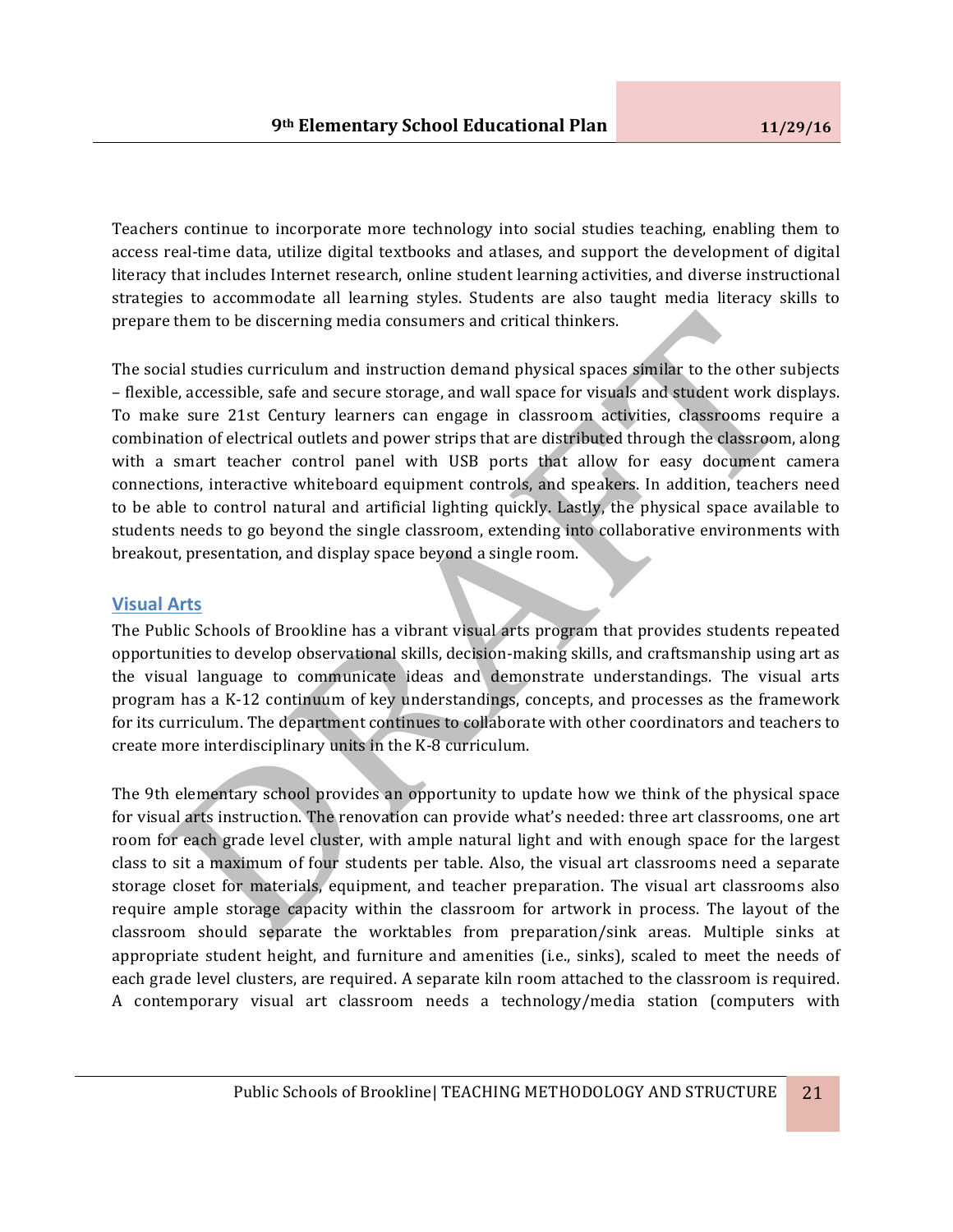photo/video software and Internet access) set-up to serve 4-6 students located away from paints and clay preparation.

There should be ample space for whole-class demonstrations and exhibiting exemplary artwork on the walls. In the corridor outside the visual art classroom, as well as in corridors throughout the school, there should be ample wall space designed for student artwork to be exhibited, including a 3D wall case centrally located in the school. Displaying student work throughout the school is essential for: building a sense of pride and ownership of the space and the school; providing a public audience which serves as a natural motivator for students; and for providing models of high quality work that help to set expectations for students.

#### **World Language**

Brookline is fortunate to have a K-8 world language program that immerses students in language and culture beginning in Kindergarten, with the ultimate goal of intermediate level proficiency for students at the end of grade 8. The curriculum is based on the "5  $C's$ " of the World-Readiness Standards for Learning Languages: Communication, Cultures, Comparisons, Connections and Communities, and builds a solid foundation in oracy, the partner of literacy in language learning, in grades K-5. While literacy entails the ability to read and write fluently, oracy is fluency in listening and speaking, or oral/aural language. Lessons are carried out through the use of songs, games, books, and other interactive activities designed to develop real-world communication skills rather than learning vocabulary words in isolation.

K-5 world language instruction takes place in the grade level classroom, and therefore is directly impacted by the distribution of classrooms throughout the building, individual classroom space, as well as individual classroom set-up. World language teachers need ample room to enter and navigate their teaching cart to the "rug area" (particularly in grades  $K-2$ ) or the projection space/instructional area of the classroom. Space for full access to all sides of the cart is required: drawers on either side hold materials; a laptop and teacher organizational materials as well as large posters/books are in the rear; a magnetic white board, the center of instruction, holds a variety of visuals and other materials to support understanding of target language lessons. Grade-level classrooms clustered together would minimize world language teacher travel time between lessons within a grade level, allowing the world language and classroom teacher to touch base at the end of a lesson, to exchange quick observations about a particular student during a lesson or to debrief an element of a lesson during the 5-minute travel time.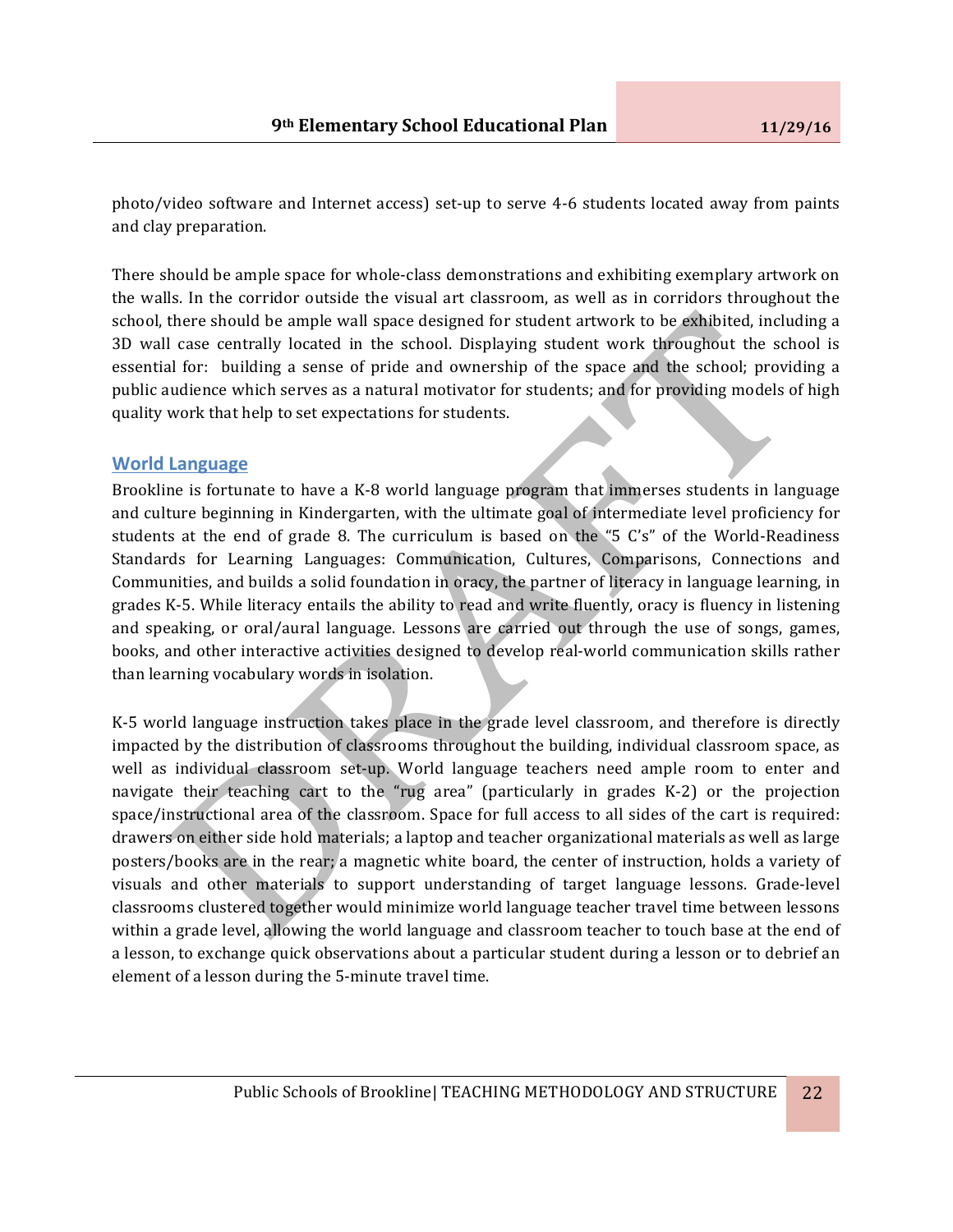As K-5 world language teachers do not have one classroom in which they teach, a common office space is needed for them with a desk for each teacher, ample storage for K-5 world language materials, and space to meet with other teachers and parents.

With a solid foundation in oracy, students are well prepared to move into literacy-based language instruction in grades 6-8. Students choose the language they wish to study in grades 6-8 from a choice of two languages, and therefore a minimum of two world language classrooms will be needed. The needs of the physical space in K-5 for world language are mirrored in the middle grades. In grades 6-8, students continue to focus on oral proficiency while also developing skills in in the interpretive and presentational modes of communication. Authentic materials in the target language become an essential source of input for students, requiring individual and group access to technology. Flexible space is needed for students to circulate to talk with each other or to work individually, in pairs or in small groups.

#### **Enrichment and Challenge Support Program (ECS)**

Many students enter a grade with experiences and/or developmental sophistication that allow them to grasp concepts quickly and easily, with little repetition. These students need opportunities to apply what they know and investigate the curriculum in more depth. Some students show a level of advanced understanding that requires a more specialized response from teachers, providing time and opportunity for self-directed investigations and projects. A very small number of students may require very specialized interventions that extend outside the traditional classroom walls. The PSB Challenge Framework is a system of interconnected supports for addressing the range of needs of students who show advanced understanding of the curriculum and/or innovative and creative problem solving skills beyond their peers. We have recognized the need to shift to a classroomcentered approach that includes, but is not limited to ECS resource teachers who have expertise in designing learning that is connected to the curriculum and addresses the needs of individuals through a project-based learning approach.

ECS Specialists work together with classroom teachers to meet the needs of their students for challenge, enrichment, and extension across all disciplines, within the classroom, throughout the school day. To do this, ECS Resource Teachers spend most of their time collaborating with classroom teachers in conjunction with other specialists. Collaboration among classroom teachers and ECS teachers could include:

- *Co-teaching a differentiated lesson;*
- Working in the classroom with small groups of students or stations;
- *Designing and implementing digital, inguiry-based, personalized, and project-based learning;*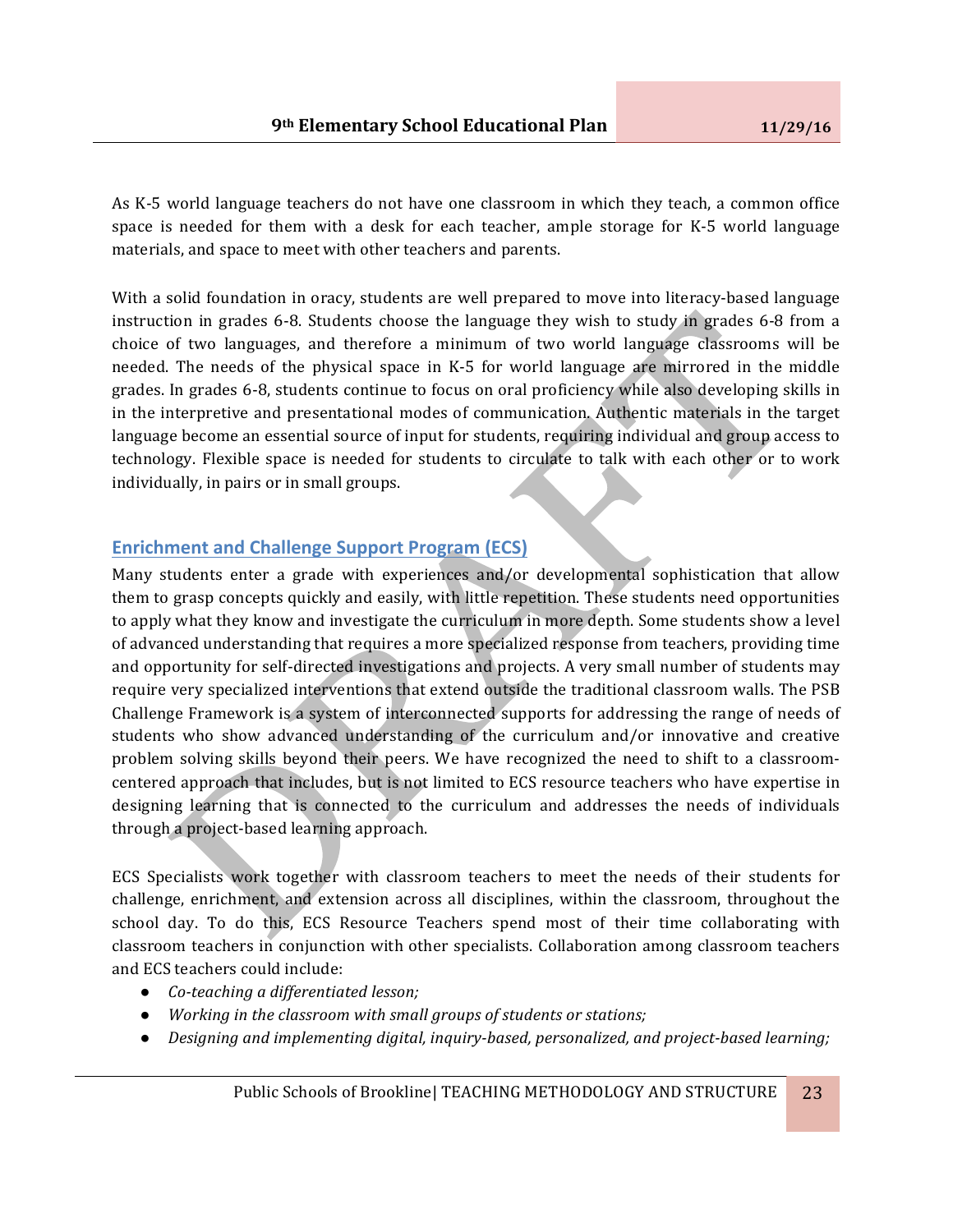● *Assessing students and co-planning appropriate follow-up.*

In support of this collaboration with classroom teachers, ECS Resource Teachers should be located in one of the collaborative workspaces in the grade level clusters so they can easily plan with and debrief lessons together. In addition, ECS Teachers will occasionally pull out students to facilitate small groups of students on Tier II enrichment interventions.

The Enrichment and Challenge Support Program is a vital component of the Public Schools of Brookline Challenge Framework and requires many of the same structural classroom components as other content areas such as: easily reconfigured furniture that lends itself to flexible student groupings and accessible areas where students can engage in the use of technology that provides Tier II interventions in the form of online courses and access to other online resources. Additionally, as mentioned in the Science section of the proposal a stand-alone makerspace and a Fab Lab are needed to allow students to have a space to engage in ongoing projects, and collaborate on and pursue problems that are of interest to them.

# **English Language Learners (ELL)**

The English Language Learners (ELL) program provides services to students whose primary language is not English and who are not yet proficient in English. The program provides support at each school, with services focused on students' English language acquisition, literacy development, social integration, and academic achievement.

The ELL program serves students outside of the classroom and, therefore, needs its own space. Like special education, housing the  $ELL$  programs in the general vicinity of the grade level clusters is intentional. Wall space and storage is also important, given the use of visuals and the need for storage of the general education program materials made available to the teachers and students in the ELL classrooms. ELL classrooms will be reflective of other learning spaces – flexible, well provisioned, and accessible, and able to be used to support small group instruction and centerbased learning.

10% of the student population in our schools are English Language Learners so in and 800 student school, we would anticipate that the ELL program will support upwards of 80 students or four classrooms in the 9th Elementary school. Small groups of students meet with ELL teachers several times per week both in and out of the classroom for direct English instruction. In addition to these four classrooms, to alleviate crowding in the North Brookline schools, the 9th Elementary School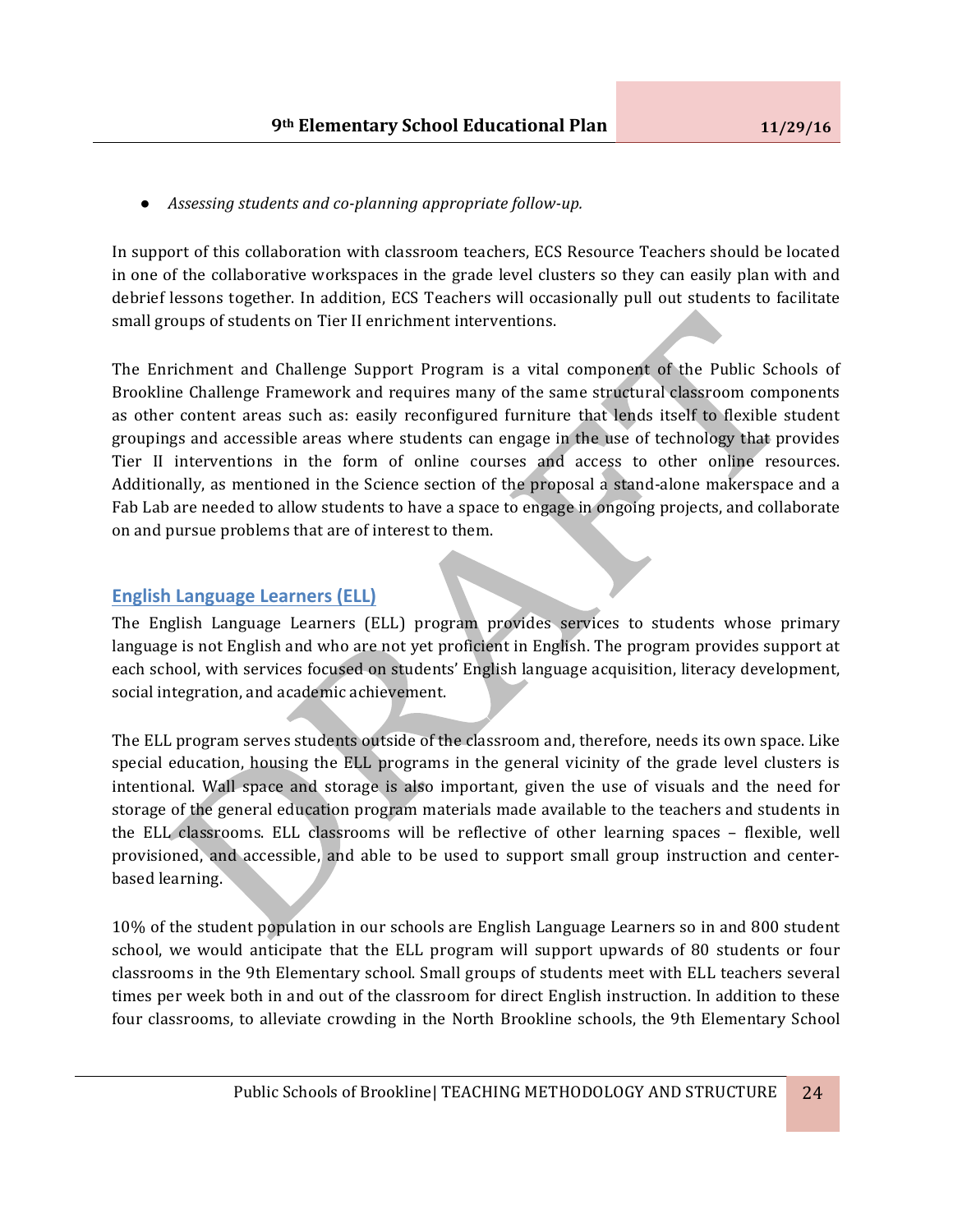could become the home to one of the district-wide ELL programs. If this is the case, it will require an additional two classrooms.

# **Special Education and Student Services**

Special education services throughout the district address the needs of identified learners with disabilities between the ages of three and twenty-two, who require specialized instruction to support access to the curriculum. A wide range of services is provided to meet the individual needs of students, from academic intervention to related services in areas such as speech therapy, occupational therapy and physical therapy. Availability of therapeutic services for students requiring special education intervention in the realm of social, emotional and adjustment areas is present at all schools and levels. Staff works closely with families in ensuring that necessary services are identified and provided to students in accordance with applicable mandates.

Inclusion is a core belief and practice in the Public Schools of Brookline. This educational model expects schools to meet the needs of all students by educating learners with disabilities alongside their non-disabled peers. The environment necessary to nurture and foster inclusion is built upon a shared belief system between general and special education, and a willingness to merge the talents and resources of teachers. An inclusive education helps prepare students with disabilities for an integrated adult life and builds understanding and acceptance within the broader community. In 2015-2016, 15.5% of 9th Elementary students in Brookline had disabilities.

Physical environment impacts learning for all students and especially for students with disabilities. The physical structure of the new school building should support our inclusive approach, our commitment to providing all students an appropriate education in the least restrictive environment, and our system-wide special education programs. It is important that every student has an authentic sense of belonging and feels safe in their school. Clustering grade levels, integrating special education classes and spaces throughout the school, and providing services to students in close proximity to their cohort peers are examples of how the design of the school can support the academic and social-emotional learning goals for students with special needs.

The location of the classrooms allows staff to communicate and collaborate fluidly throughout the day on student needs and programming. To support teachers, special educators and families, the school based Education Team Facilitator (ETF) should have office space within one of the grade level cluster teacher work areas described in the Professional Learning and Teacher Planning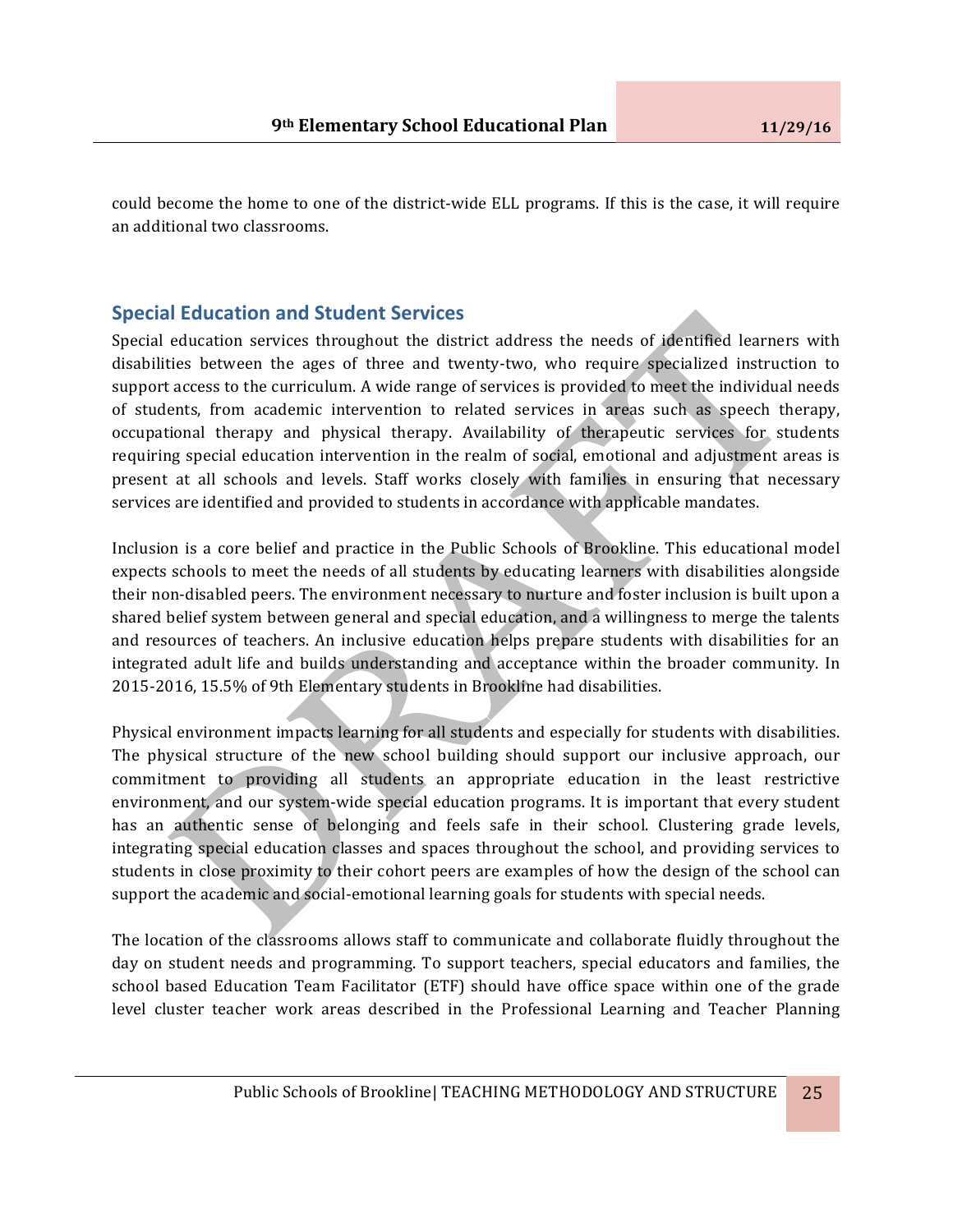section, and there should be one conference room that is primarily used for IEP meetings and Child Study Team meetings. This conference room should be able to hold at least 12 people comfortably.

Additionally, the new school should provide equitable access to high quality learning spaces and classrooms that are comparable in every way to general educations classes. Equitable access begins with being fully ADA compliant and includes equity in classroom quality, access to natural light and windows, the size of rooms as well as proper heating and ventilation. Special education classrooms need to be flexible and easily reconfigured, given that different students are served in the same space at different times. In addition, accessibility to a wide variety of technology options is essential. Assistive technology plays a critical role in supporting engagement and learning for students with special needs. Different devices and equipment for different purposes need to be available with supports for quick set-up and secure storage.

#### **Learning Centers**

Each Brookline school has Learning Center rooms that support students with special needs. Learning Centers are designed for students with varied disabilities who require a flexible level of services both inside and outside of a general education classroom. The Learning Centers are classroom spaces within which special educators conduct small group instruction, social skills groups, and collaborate with other related service providers to support students. Learning Center classes have a low staff to student ratio allowing for increased individualization. Students may receive higher levels of direct, specially designed instruction in academic areas within the Learning Centers. There should be three Learning Center rooms in the building with one located in each of the K-2, 3-5, and 6-8 areas. Within each Learning Center room there should be adequate space for academic support, social skills instruction, an area for sensory support and quiet academic work.

#### **Specialized Programs**

Given the demand for space throughout Brookline and the increasing enrollment demands in district-wide programs, the building of a new school facility gives the school district the opportunity to build a state-of-the-art, flexible and inclusive space that can be used for district-wide special education programs. It is anticipated that the new school would provide a home to one of the district-wide specialized programs such as a Therapeutic Learning Center for students with complex emotional and behavioral challenges or the RISE program for children on the autism spectrum.

Programs like the TLC and RISE are typically organized into smaller rooms that serve between 4 and 10 students who have a higher ratio of adults working with them in that classroom. Each TLC or RISE classroom requires a defined therapeutic space within or adjacent to the classroom that can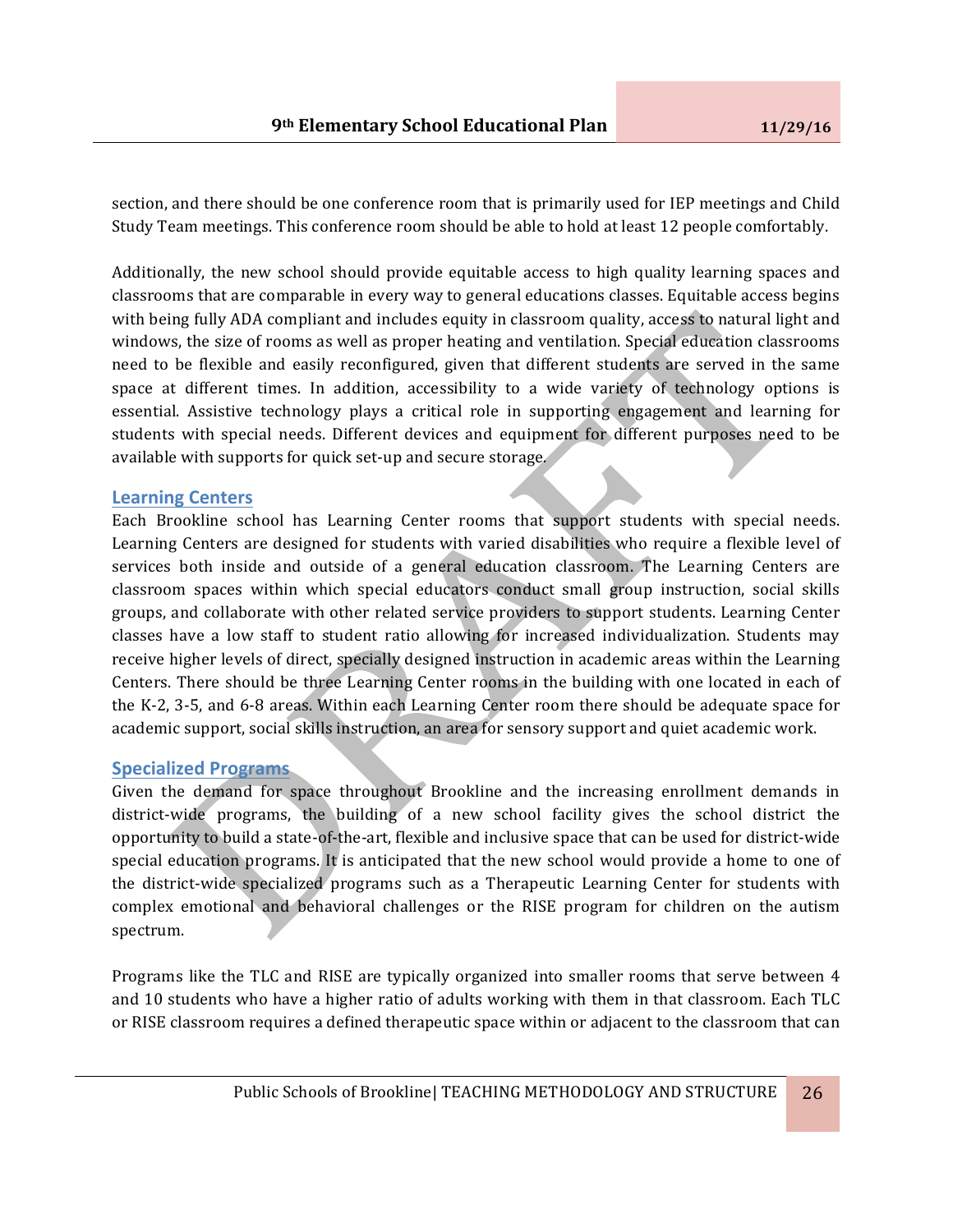be used for relaxation. Each classroom also requires a separate "timeout" room where students and staff work together on de-escalation when needed. Either program would serve a range of ages in their classrooms and be organized into  $K-2$ , 3-5, and 6-8. RISE classrooms require an adjoining bathroom that should not be located near the relaxation space. All told, the 9th Elementary School should include a total of three classrooms for specialized district-wide programs that should be placed within or near the appropriate grade level cluster.

#### **Student Services**

In addition to the special education services our educators provide, other essential services and support are provided by a wide range of specialists including school psychologists, social workers, speech/language pathologists, occupational therapists, physical therapists, nurses, and guidance counselors. In many cases, these positions are shared among more than one school, but together they represent a team-based approach to supporting students and families at the elementary level in Brookline. In order to provide coordinated services and promote collaboration among these professionals the 9th Elementary School should be organized into two "suites" – a Guidance and Therapy Suite and a Health Services Suite -- that are easily accessible to all students.

#### Guidance and Therapy Suite

The Guidance and Therapy Suite should have two separate but connected areas. One of these areas would include individual spaces for an occupational therapist, a physical therapist, and a speech therapist. The speech therapist is likely to support more students than the other therapists. The second area would have offices for two guidance counselors and one school psychologist. All of these spaces should allow for privacy but include doors with windows that can be covered as necessary. The suite should have a small area where students can wait prior to receiving services.

#### **Health Services Suite**

The Health Services Suite houses the nurse and allows students to be checked, receive services, or wait comfortably for a parent, guardian or family member to pick them up. The Health Service Suite requires an entry or reception area where students can await services, a treatment area that includes three or four cots/beds, and a space for private meetings and confidential consultations. There should also locked storage, a sink, and a refrigeration unit.

#### **Functional Life Skills**

Brookline can use the new school to develop our approach in the area of functional life skills that begin to prepare lower functioning students for life beyond middle school and high school. The curriculum will emphasize daily living skills, community skills, employment skills, and social skills that students will need across a range of settings, including leisure and recreation activities. To support the development of these daily living skills, the  $9<sup>th</sup>$  Elementary School should include a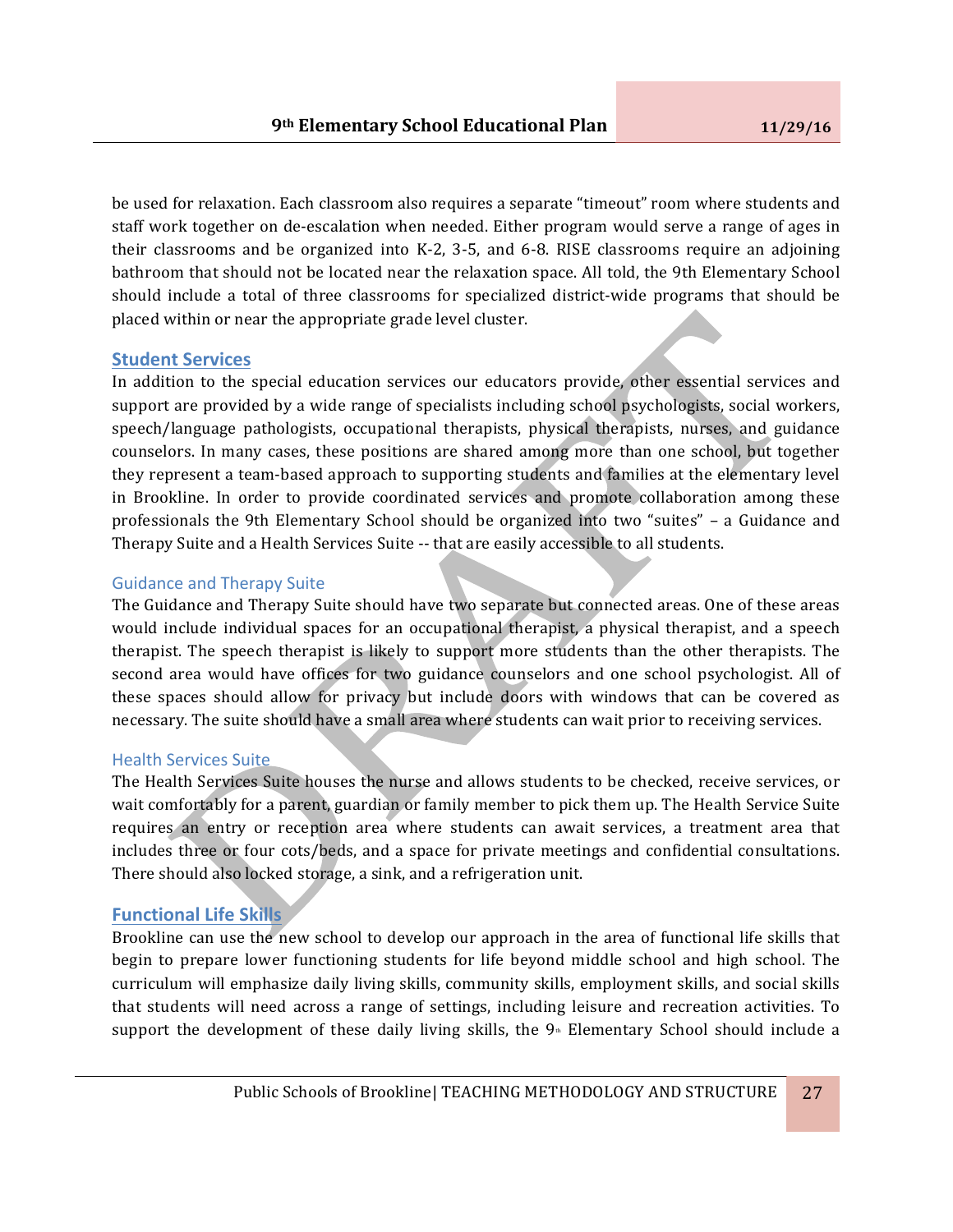school store or other retail environment that will serve as a functional academic lab to teach skills which allow each student to succeed in real-life situations at home, school, work and in the community. The functional academics curriculum that would be implemented in conjunction with the operation includes a range of areas, namely:

- Pre-requisite concepts
- Math, including time and money
- Activities of daily living, including social skills
- Literacy (reading, writing, and speaking)

The store will serve the needs of the special education population, and will provide opportunities for children on the autism spectrum, one to one teaching for speech and occupational therapy services, and opportunities for small group instruction with real-world applications for a range of students. Of note is that both typical and disabled students will use the store, therefore, the store will provide an important social inclusion opportunity for all students.

# **SCHOOL CULTURE AND SOCIAL EMOTIONAL LEARNING**

It is the mission of the Public Schools of Brookline (PSB) to ensure that every student develops the skills and knowledge to pursue a productive and fulfilling life. To truly live this mission, it is essential that our schools are safe, welcoming, respectful and nurturing. Such a culture is created when everyone in the school is aligned to requisite beliefs, values, and behaviors. Children need to learn these beliefs, values and behaviors, and adults need to model, guide, and explicitly teach them to children using intentional strategies in order to establish a culture conducive to learning.

To support a positive, collaborative, and welcoming culture, the physical structure of the school needs to provide gathering spaces to promote social interaction and engagement among students and adults. The new 9th Elementary School needs to facilitate and encourage connections among grade levels and across the disciplines, be welcoming by design, and show evidence of collaboration, respect, and high expectations with student work prominently displayed throughout the school, all of which support the social emotional learning of students

*Responsive Classroom* (K-5) and *Developmental Design* (6-8) currently represent the core social emotional curriculum in Brookline. Our approach to social emotional curriculum requires classroom meeting areas to conduct "morning meetings" in grades K-5 and advisory groups in grades 6-8. Each classroom should have an area available for these class meetings and other similar functions that is appropriate for the age range.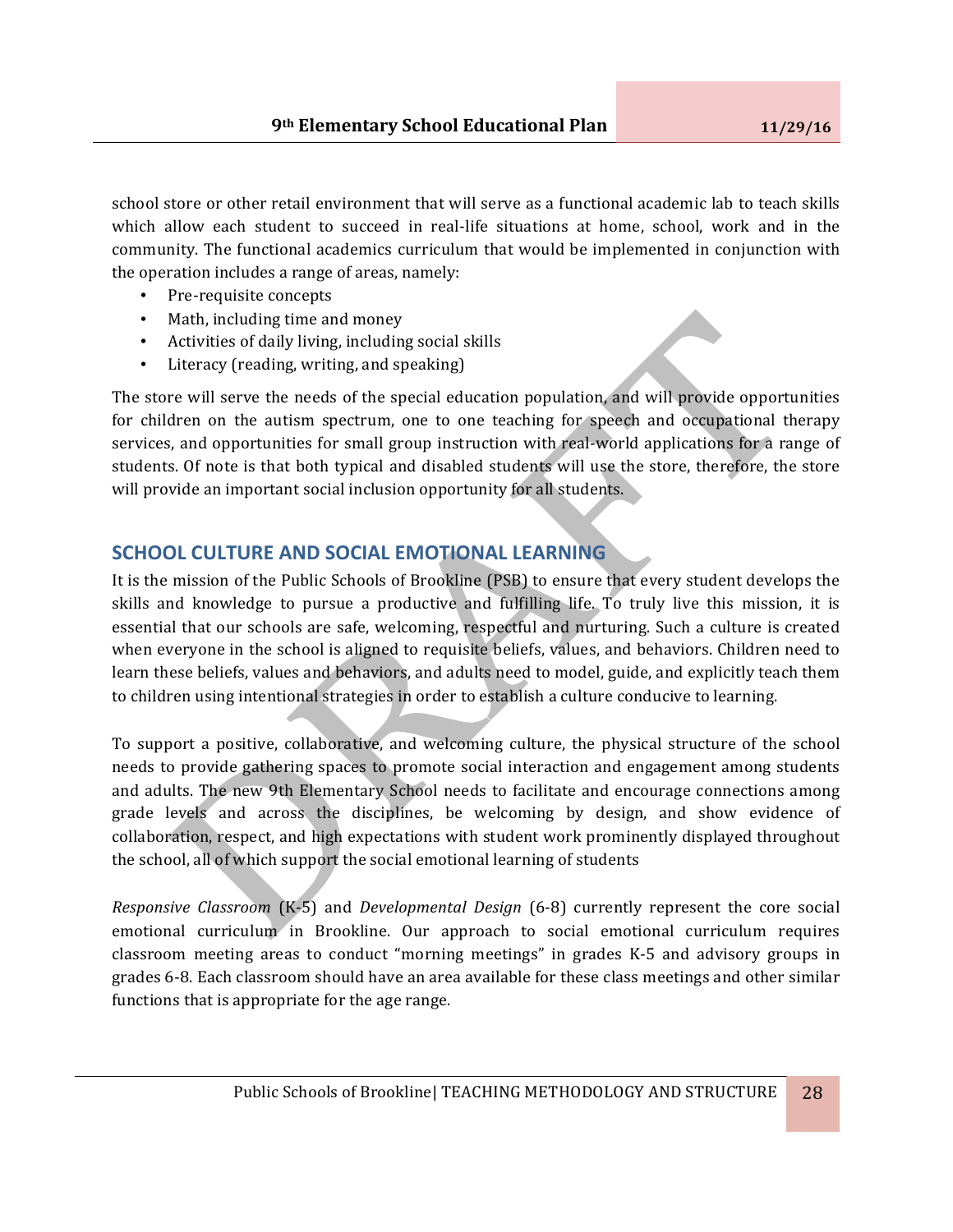# **OUTDOOR SPACE FOR PHYSICAL ACTIVITY**

The use of outdoor spaces for physical education, athletics, recess, and curriculum-based learning will be an integral part of the learning at Brookline's new PK-8 elementary school. While playing fields at Soule Recreation Center are expected to be accessible during the school day for physical education classes, dedicated and age appropriate playground space is needed for the all grades. A playground specifically for PK-2 grade cluster is necessary with easy access for these grade levels, as they may have more than one recess per day. Space for grades 3-5 and 6-8 play areas can be integrated as long as they contain a variety of spaces and structures appropriate for the broad developmental and recreational needs of this age span.

A School Garden, maintained by staff and students and integrated across the K-8 science curriculum, should be easily accessible from an exit in close proximity to classroom clusters to ease access during class periods for a variety of grade levels.

# **PROFESSIONAL LEARNING AND TEACHER PLANNING**

The new elementary school's physical spaces will support a culture of professional learning characterized by: shared norms and values; a focus on student learning; making professional practice more visible; collaboration; and, inquiry, reflection, and analysis. We have moved past the mindset of a classroom teacher only being responsible for the general education students in his or her classroom toward a team approach that better balances the essential community of a classroom with the collective responsibility of a team of adults ensuring every student succeeds. The physical spaces where teachers meet and collaborate need to support this shift towards a professional learning culture and teams of adults taking responsibility for all of their students succeeding.

As designers of learning, teachers will spend time planning with colleagues to create the best learning experience for all students. Educators need appropriate and well-provisioned spaces to gather to discuss student learning, share instructional practices, analyze data, determine next steps for instruction, participate in webinars, review student work, vet online resources, and read and discuss the contemporary literature of the profession. Each grade level span (PK-2, 3-5, and 6-8) will require the meeting space necessary for this variety of professional collaboration and learning. The hub of each grade level cluster should be a work area for teachers that replaces individual, isolated desks within a classroom. This work area should have tables for group work, storage for materials and professional resources, and individual workspaces. Adjacent to this work area will be a large conference room that fits the staff of an entire grade span cluster (PK-2, 3-5, or 6-8) and one or two smaller conference rooms for grade-level teacher teams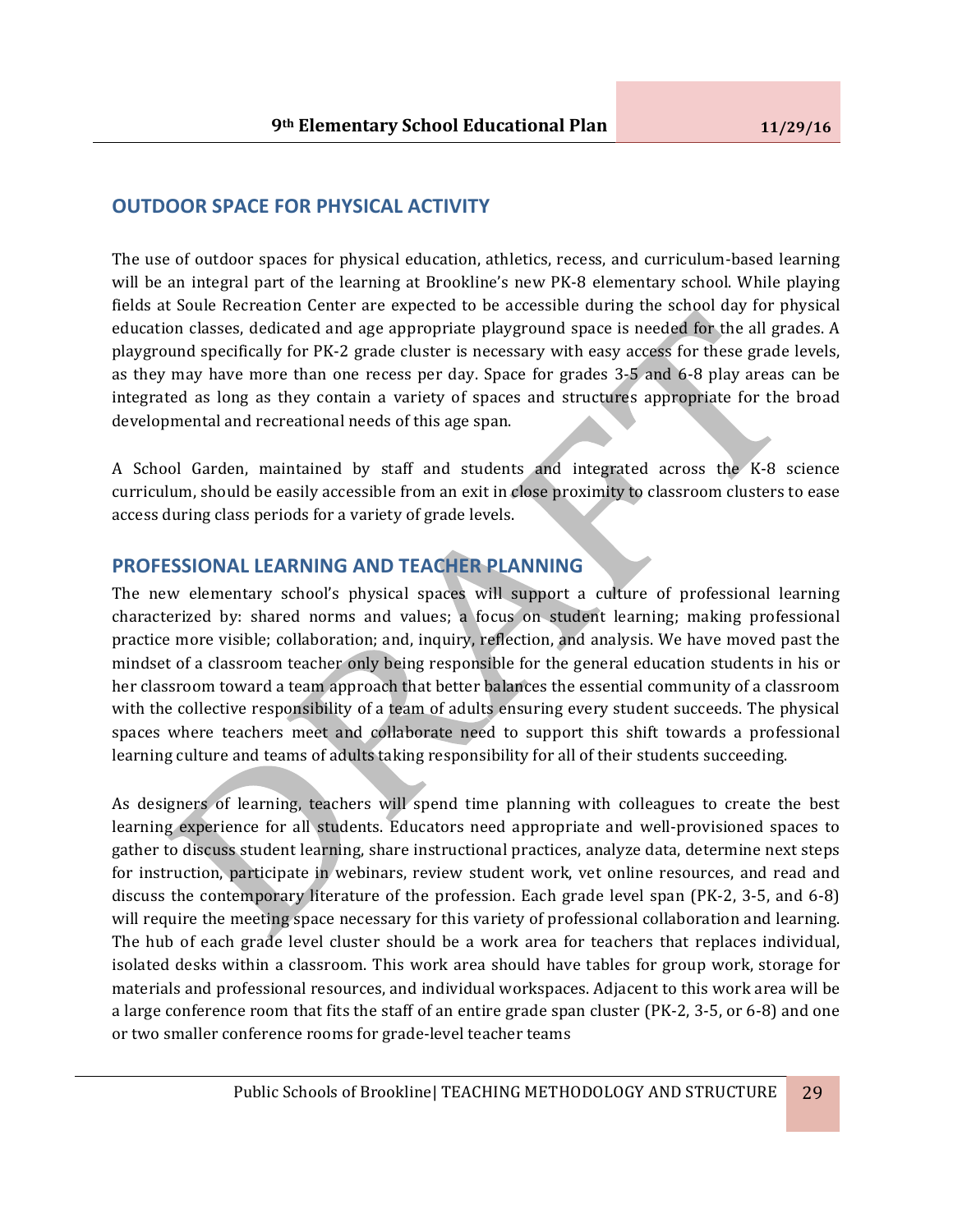Professional learning also includes instructional coaching by staff members in a variety of roles including: Math Specialists, Literacy Specialists and Literacy Coaches, Educational Technology Specialists (ETS), Librarians, Enrichment and Challenge Support (ECS) teachers, and Inclusion Facilitators and Inclusion Specialists. Math and Literacy Specialists, Literacy coaches, ETS's and Inclusion Facilitator and Specialists should be embedded in the grade level hubs described above so when they are not in classrooms, they are easily accessible to teachers integrated into the work of teacher teams, and can provide support to colleagues and easily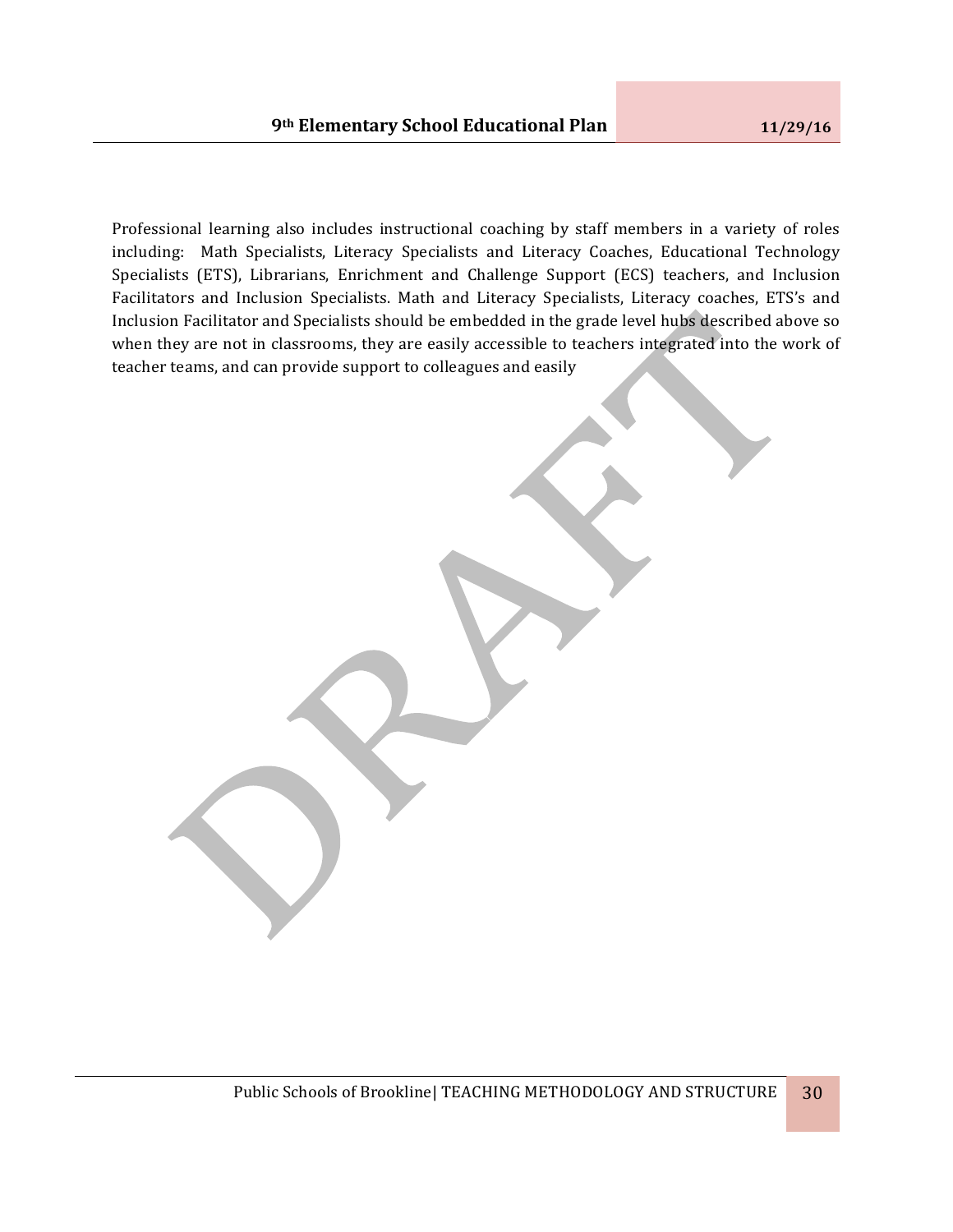# **LUNCH PROGRAMS**

The mission of Food Services is to provide healthy, tasty, high-quality, sustainable, affordable meals to the students and staff of the Public Schools of Brookline. Breakfast and lunch are served at all nine schools in the district. As part of the National School Breakfast and Lunch Program, we follow guidelines set by the USDA regulating what qualifies as a healthy breakfast and lunch. Meals are cooked from scratch, using real food, and we are continually looking for ways to improve our school meals. 

The 9th Elementary School cafeteria should be large enough so that the entire school is able to eat lunch over the course of three lunch periods. An appropriately sized cafeteria will ensure that the 9th Elementary School can both start and end lunch at appropriate times.

Students typically pay for lunch using online accounts that allow families to pre-pay for student meals and provide easy access for food service workers to children's allergy information and dietary restrictions.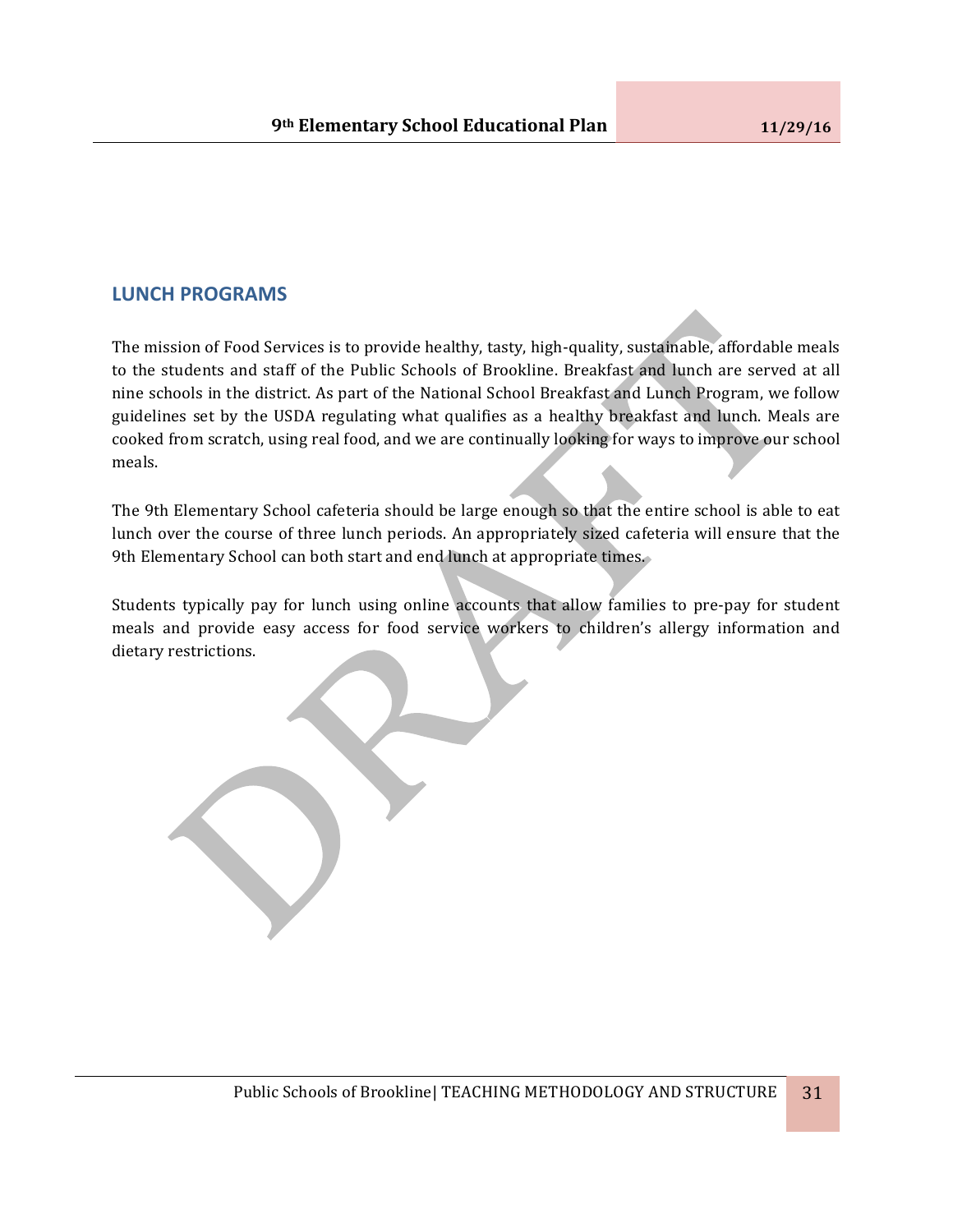# **TRANSPORTATION POLICIES**

The Public Schools of Brookline provides bus transportation for K-8 students residing more than 2.0 walking miles from their districted school. These students are transported at district expense. All students in Grades K-6, who live less than 2.0 miles from their school, are responsible for their own transportation. The district does make exceptions for students whose needs are "safety" related. K-6 students who live 2.0 miles or more from the school may opt to purchase a bus pass in accordance with the MBTA fee schedule. Special education transportation services are separate from regular bus transportation.

The 9th Elementary School will have multiple busses. In addition to busses for any specialized programs for students with disabilities and one Boston bus for METCO students, we believe several additional buses will be required to transport students to and from school.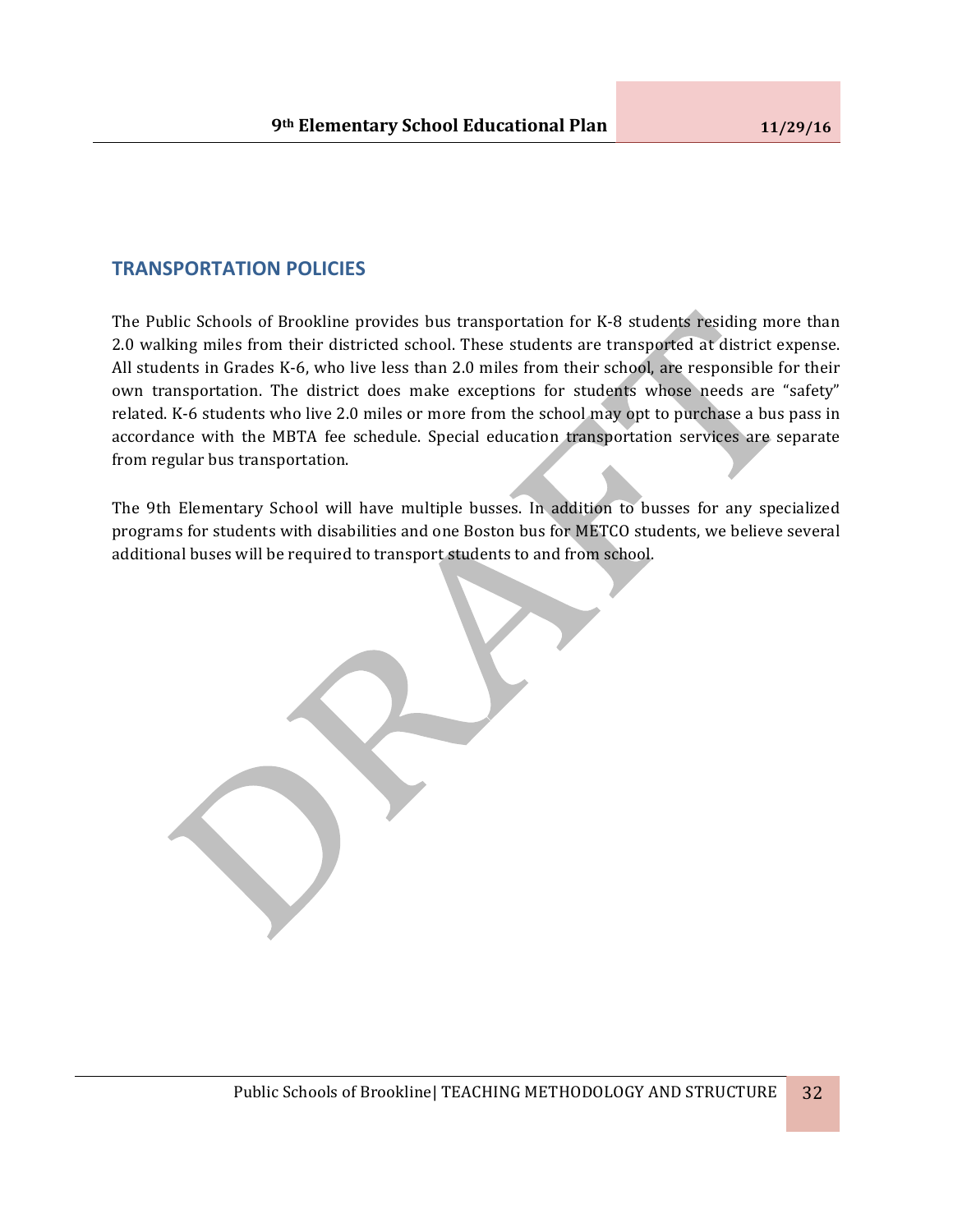# **FUNCTIONAL AND SPATIAL RELATIONSHIPS AND ADJACENCIES**

The 9th Elementary School will serve South Brookline and will have a population of 800 students. Our schools enjoy an international reputation. Academically, we welcome students from all over the world, and socially, we reflect and respect human diversity. The 9th Elementary School will be a relationship-oriented community that practices and values inclusive partnerships and mutual support in all aspects of the school community. This is the overall spirit of the school that will drive the design of the facility.

Functional and spatial relationships and adjacencies are the key to the successful design of the new facility. These relationships between classrooms and programs in the school define the programmatic, functional, spatial, and environmental requirements of the educational facility and become the basis for the design at the next phase. The 9th Elementary School will rely upon adjacencies for communication, collaboration, flexible grouping, and teaming. Providing learning areas both in and outside classrooms for small group work, individual tutorial spaces, and additional instructional break out rooms are critical in a school with a focus on integrated classrooms at grades K-8, requiring specialized instruction and an emphasis on inclusive practices.

Community is a core value among students, staff and parents. The 9th Elementary School will be a warm and inviting place for children, staff and families. A priority for the students, staff and 9th Elementary School community is to bring a "small school" feel to the elementary school design. The 9th Elementary School will require a welcoming main office and community arrival space that can accommodate a large morning influx of students, as well as active dismissal procedures. The students, faculty and parent community in Brookline value spaces where the school community can gather to celebrate learning and to spotlight the arts through assemblies and performances. After school, extended day programming that will be provided until 6:00pm with several hundred students participating in this program daily. While the extended day program will utilize the learning spaces in the building, an administrative office with storage space will be needed.